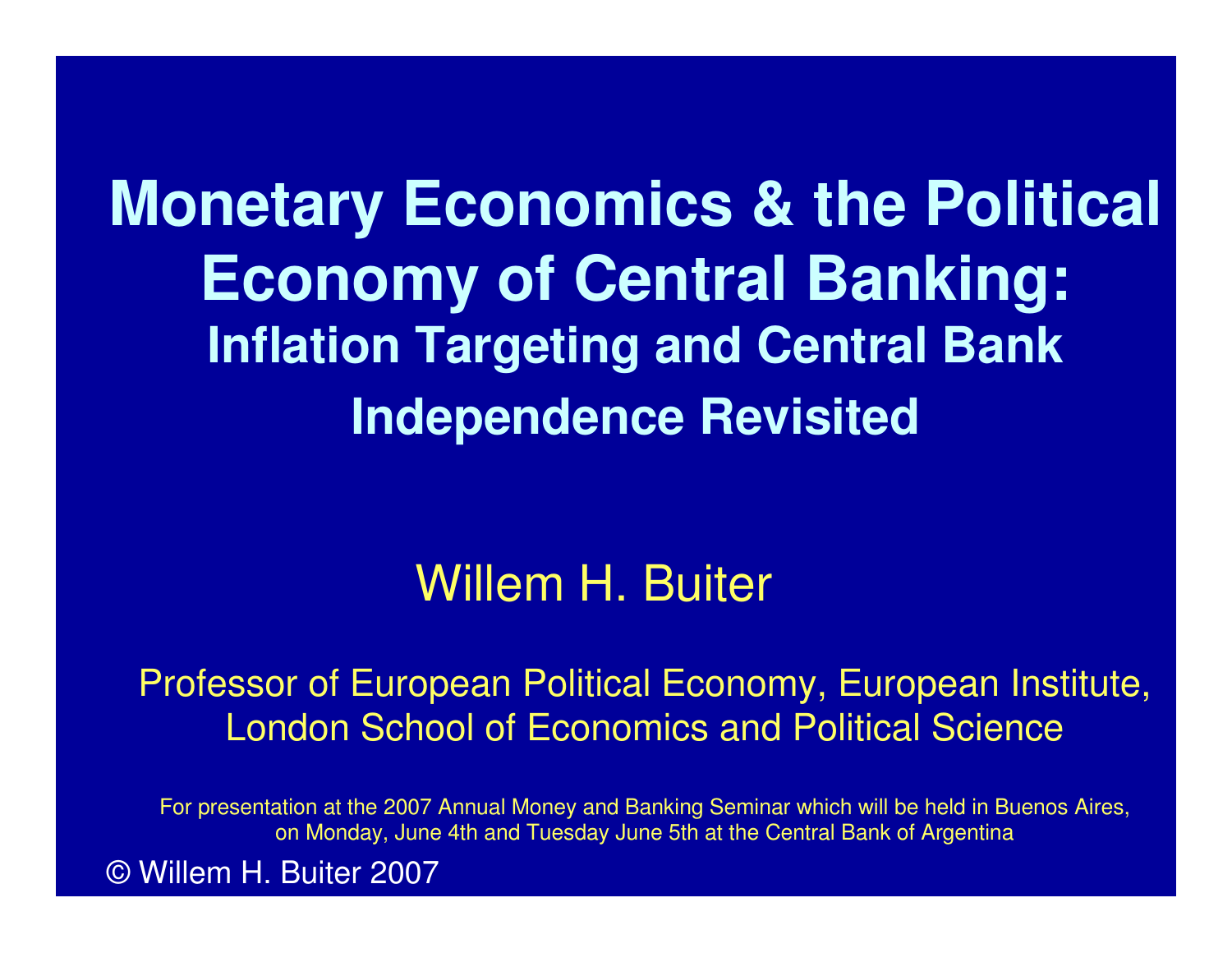Question: is the inflation-targeting operationally independent central bank 'global best practice'?

#### Answer:

- • As regards inflation targeting: either 'yes, but only if…' or 'not really, but if only…'
- $\bullet$  As regards operational independence: either *'yes, but only if…'* or *'no, unless…'*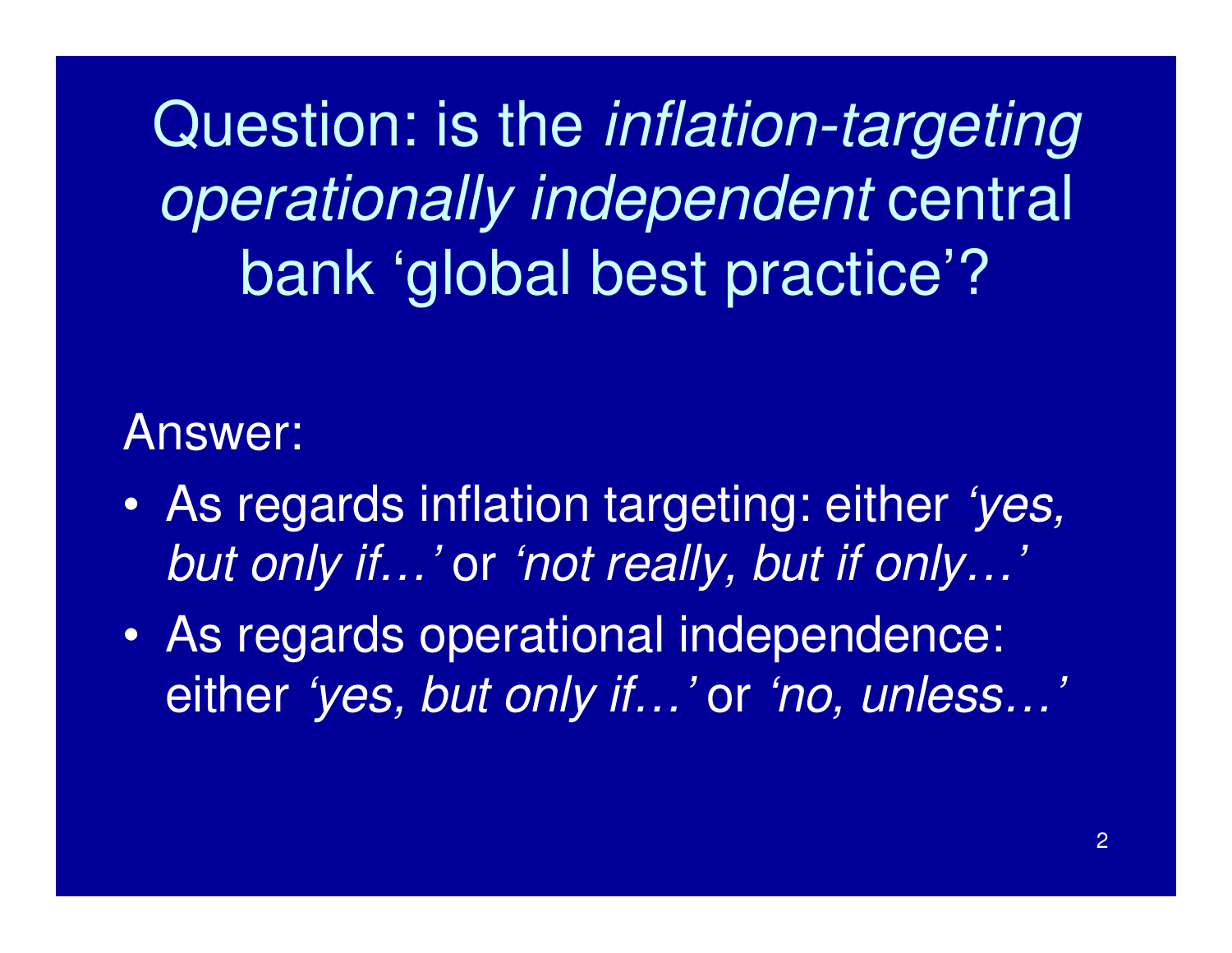#### Both relatively recent phenomena:

- Inflation targeting
	- Naw Zaaland 19 New Zealand 1989
	- **Line Communication** Canada 1991
	- –UK 1992
	- Swadar Sweden 1993
	- Furoland 190 Euroland 1999 (the inflation target that dare not speak its name)
	- **Line Communication** USA 2006/07??
- Operational independence
	- –Old-style: Buba & Fed
	- **Line Communication**  New-style
		- New Zealand 1989
		- UK 1997
		- Japan 1997
		- ECB 1999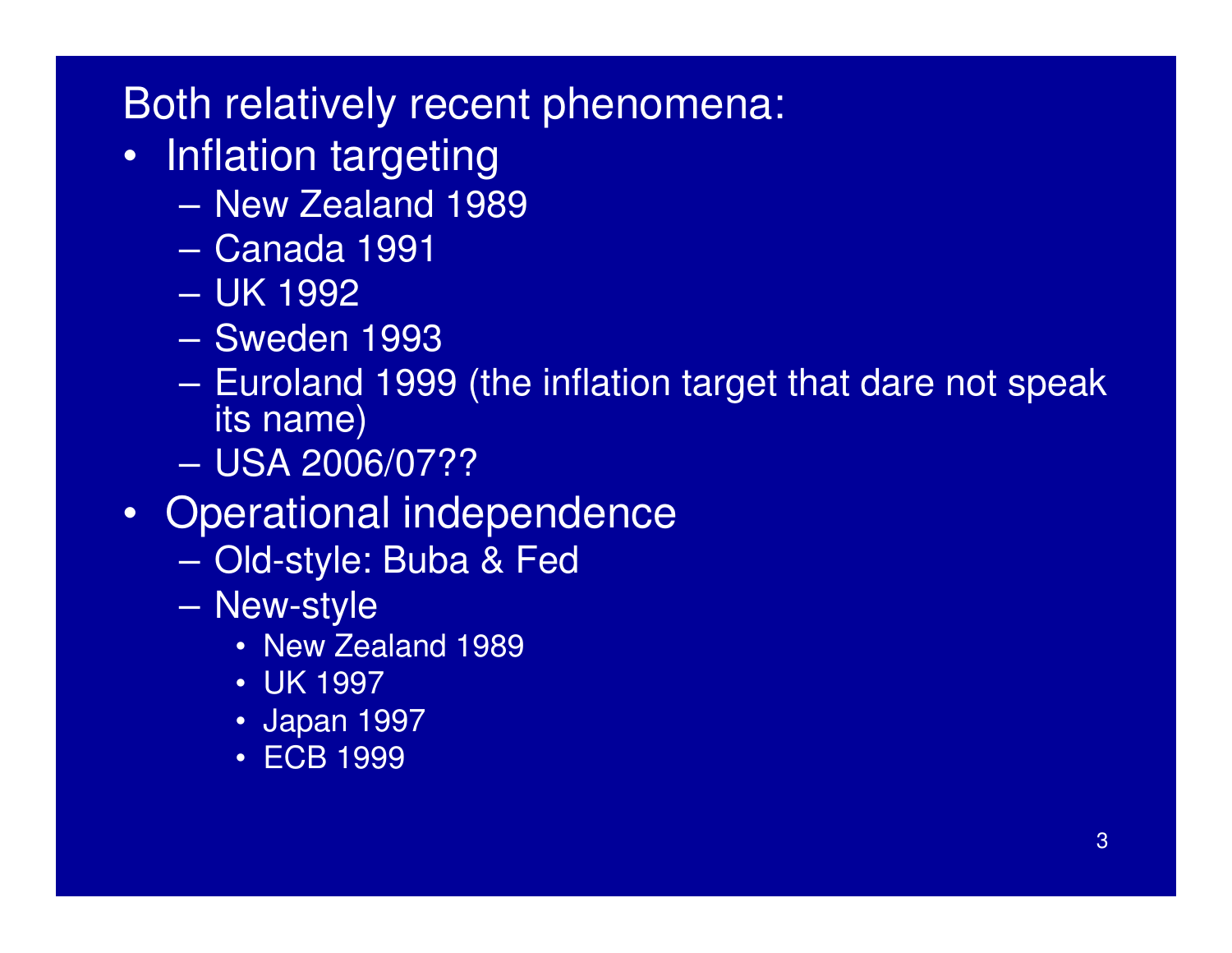# Inflation targeting

- $\bullet$  Operational expression of pursuit of price stability
- $\bullet$  Does not have 'deep microfoundations' or conventional welfare economics foundations
- $\bullet$  Has political mandate-based legitimacy
	- $\mathcal{L}_{\mathcal{A}}$  , where  $\mathcal{L}_{\mathcal{A}}$  is the set of the set of the set of the set of the set of the set of the set of the set of the set of the set of the set of the set of the set of the set of the set of the set of the for lexicographic/hierarchical inflation targeting in UK, Euroland, NZ, Japan
	- $\mathcal{L}_{\mathcal{A}}$  , where  $\mathcal{L}_{\mathcal{A}}$  is the set of the set of the set of the set of the set of the set of the set of the set of the set of the set of the set of the set of the set of the set of the set of the set of the for flexible inflation targeting (on steroids) in US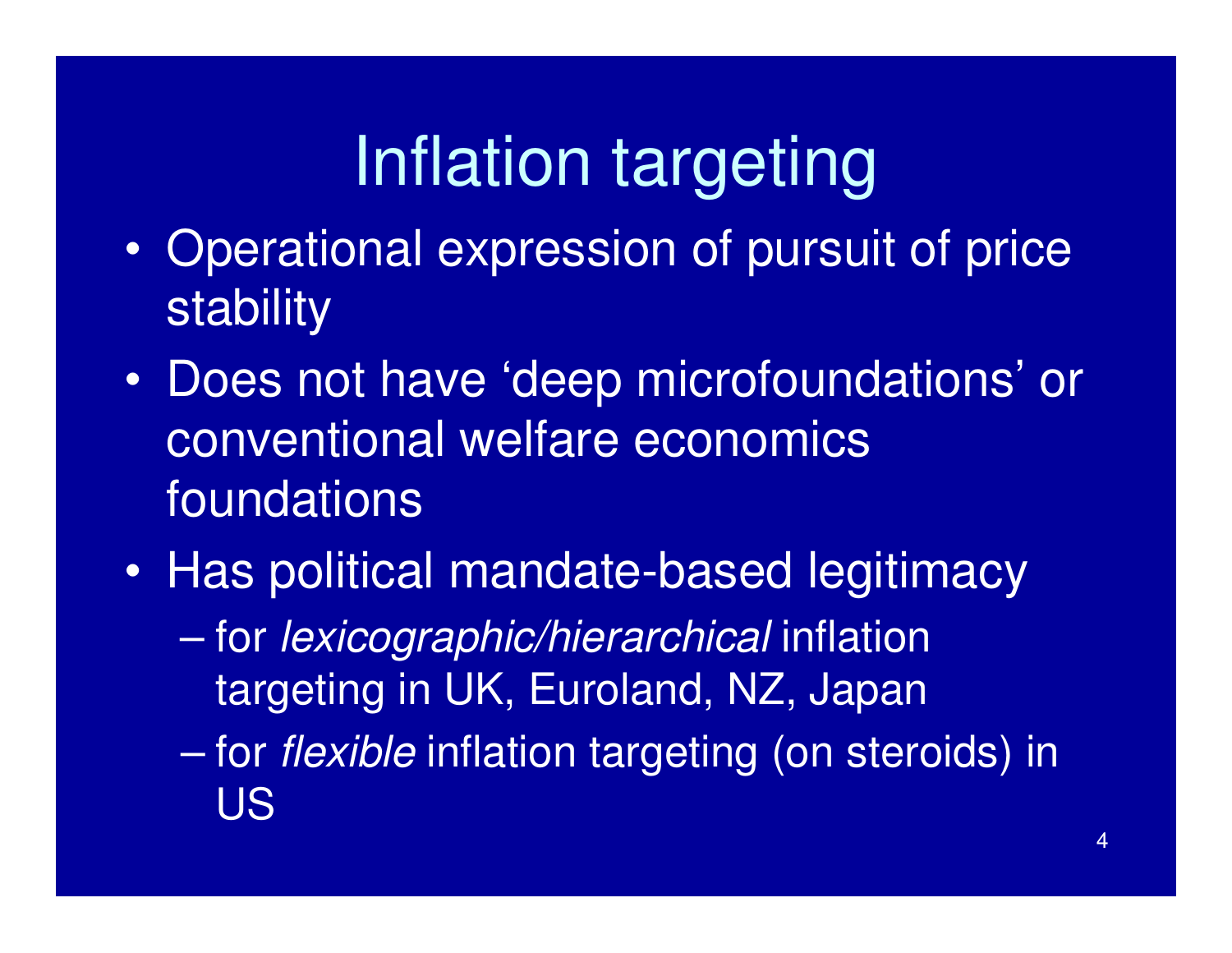#### Table 1A taxonomy of the costs of inflation

- **1. Inflation as moral failure/sin (Bundesbank)**
- **2. Efficiency costs through impact of anticipated inflation on opportunity cost ofholding cash**

**2a. Shoe-leather costs of active cash management**

**2b. Distortions in the relative price of cash goods and credit goods**

**3. Efficiency costs when the pecuniary opportunity cost of holding cash is independent ofthe rate of inflation or demand for cash is independent of its opportunity cost**

**3a. Menu costs of anticipated & unanticipated inflation**

**3b. Intertemporal relative price distortions due to anticipated or unanticipated inflation & imperfect indexation by markets and political institutions.**

**3c. Static relative price distortions caused by nominal wage and/or price rigidities**

**3d. Absence of the long-run natural rate property.**

**4. Distributional consequences of** <sup>5</sup> **imperfect indexation by markets or political institutions**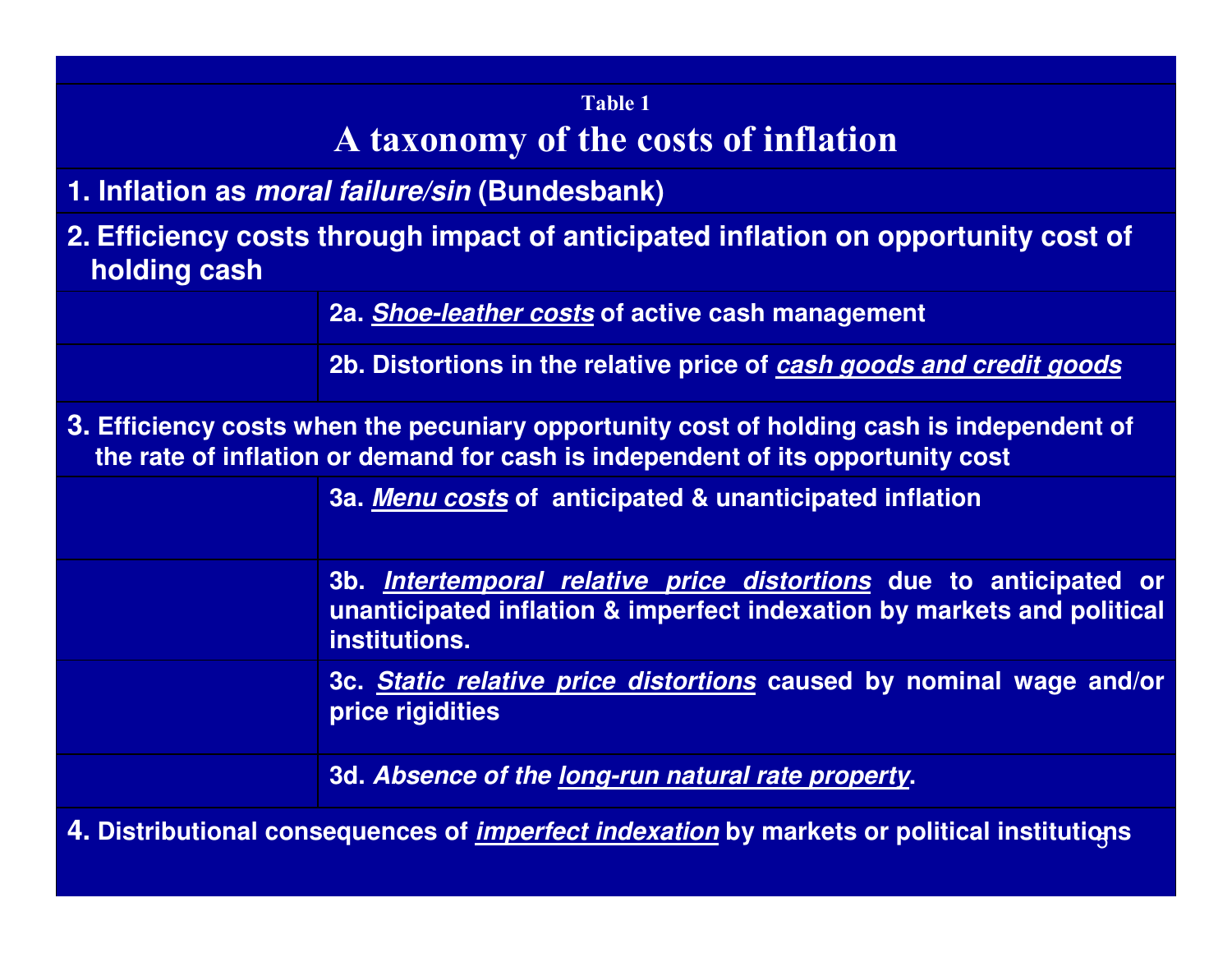# Optimal monetary policy

 $\bullet$  Shoe-leather costs and Bailey-Friedman optimal quantity of money rule

Deflation is optimal

 $\bullet$  Menu costs (if attached primarily to changes in money wages)

**Secondity Deflation is optimal** 

 $\bullet$  Indexation failures in private contracts & instruments or public contracts

Better indexation is optimal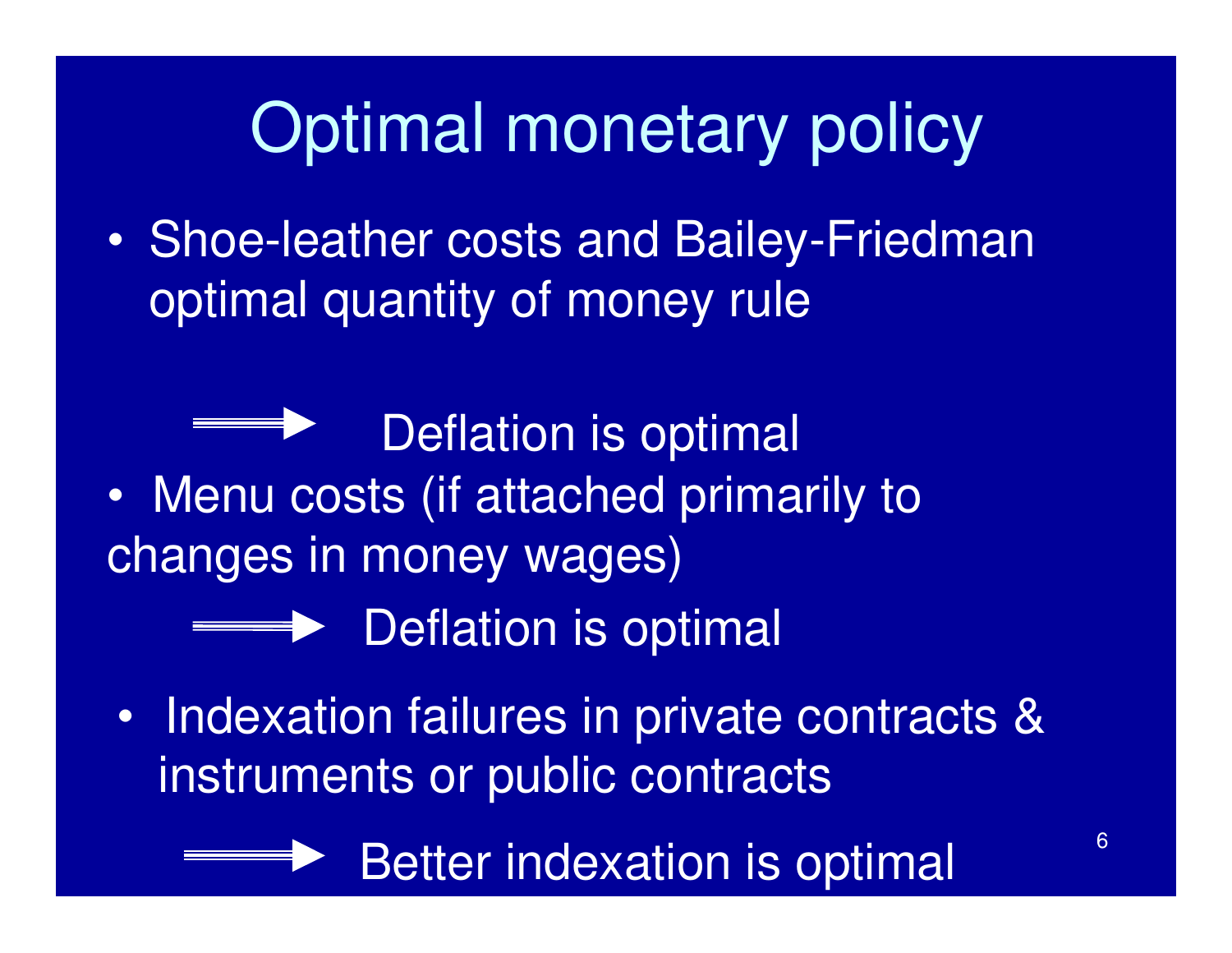- •Dodgy New-Keynesian argument *for* price stability (based on Calvo-Woodford Phillips curve): it avoids relative price distortions between constrained & unconstrained price setters
	- $\mathcal{L}_{\mathcal{A}}$  Argument only works if there are wage & price setters who never raise their money wages & prices, regardless of the economy-wide rate of inflation.
	- $\mathcal{L}_{\mathcal{A}}$  , where  $\mathcal{L}_{\mathcal{A}}$  is the set of the set of the set of the set of the set of the set of the set of the set of the set of the set of the set of the set of the set of the set of the set of the set of the Such Old-Keynesian wine in New-Keynesian bottles implies the existence of a stable, exploitable long-run unemployment-inflation trade-off.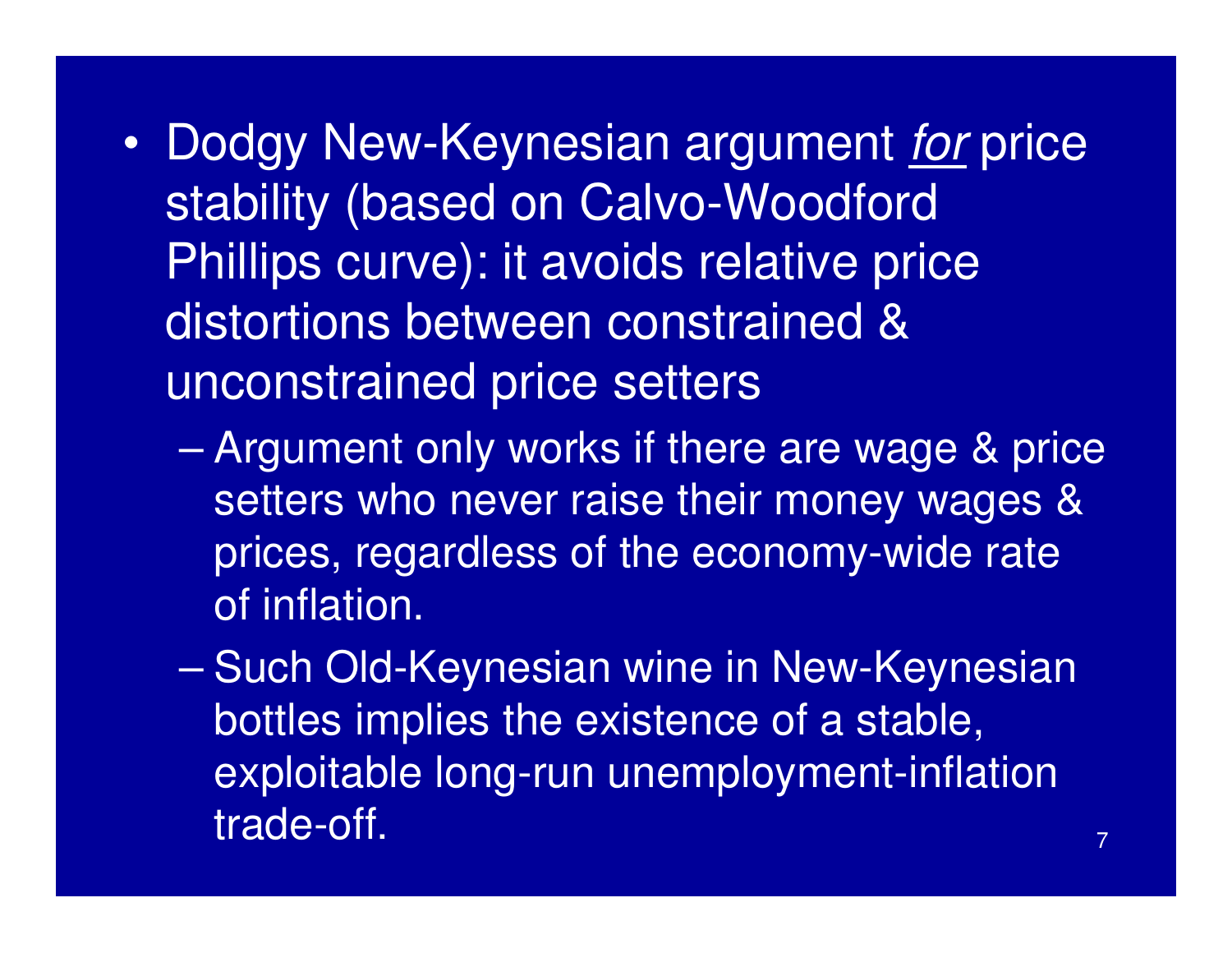### Calvo-Woodford New-Keynesian Phillips Curve

( $\pi-\omega = \beta E(\pi_{+1} - \omega_{+1}) + \alpha(\pi_{-1} - \omega_{-1}) + \phi(y - y^N) + \eta(i - i^M)$ ) $0 \le \alpha, \beta \le 1, \phi > 0$  $-\omega = \beta E(\pi_{+1} - \omega_{+1}) + \alpha(\pi_{-1} - \omega_{-1}) + \rho(y - y^{\cdots}) + \eta(z - y^{\cdots})$ +  $-1$   $-1$   $-1$   $-1$   $+1$   $+1$  $(1)$ <br>>0

(strict Calvo-Woodford New-Keynesian: α=0, 0<β<1)

$$
y - y^N = \phi^{-1} \Big[ 1 - (\alpha + \beta) \Big] (\overline{\pi - \omega}) \tag{2}
$$

1 $(Calvo(1983))$  $\omega = \gamma \pi_{-1}$ ,  $0 \le \gamma < 1$  (Woodford (2003))  $\omega=$  $=\gamma\pi_{_{-1}}\,$  ,  $0$   $\leq$   $\gamma$   $<$   $\leq$ (3)

 $\bar{\omega}=0$ 

(4)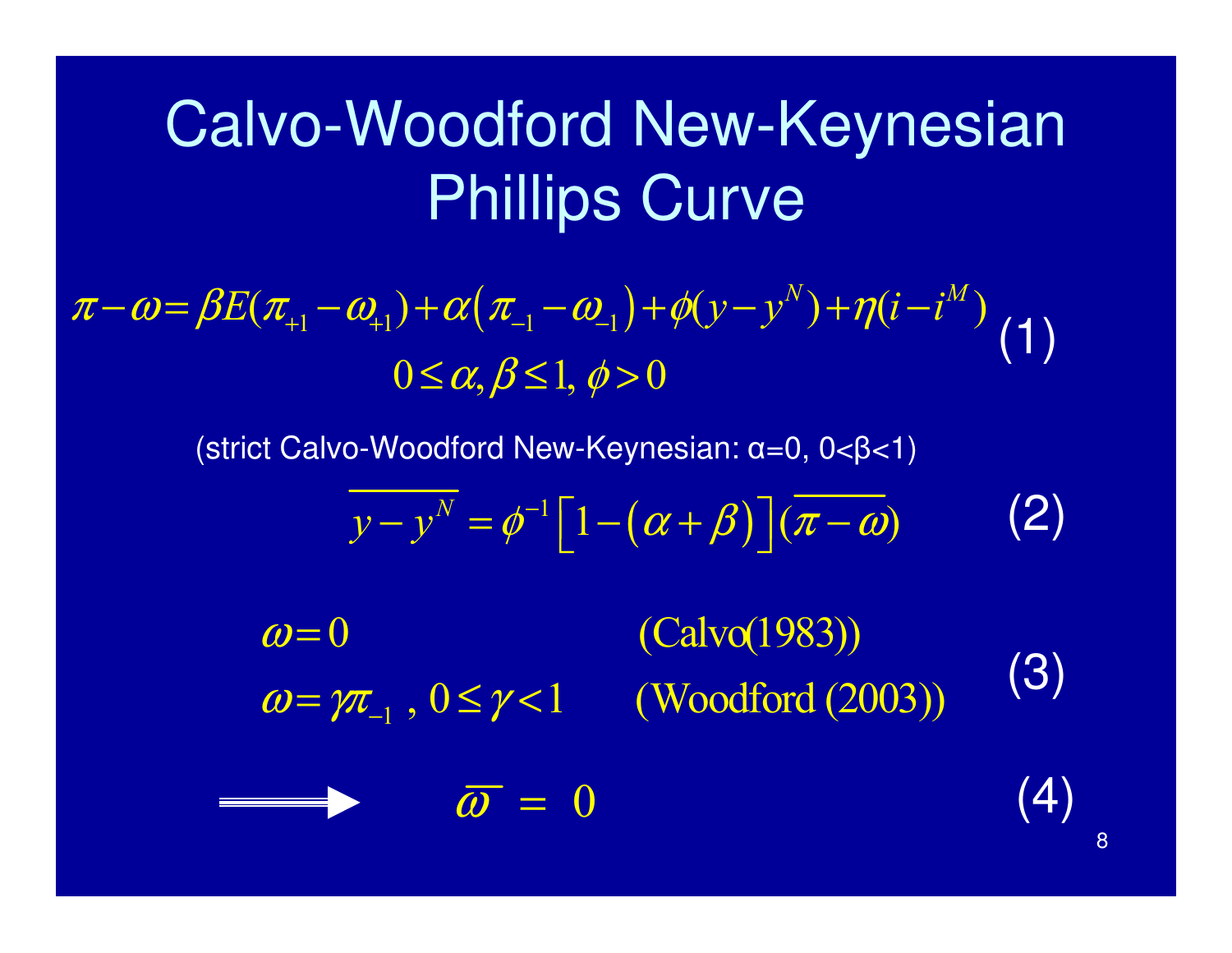$$
\overline{y} = y^N + \phi^{-1} \Big[ 1 - (\alpha + \beta) \Big] \overline{\pi}
$$
 (5)

New-Keynesian Calvo-Woodford Phillips curve is the Old-Keynesian Phillips Curve, which has an exploitable inflationunemployment trade-off across deterministic steady states!

(Note: Calvo recognises this flaw and has corrected it in recent work which chooses  $\omega$ optimally).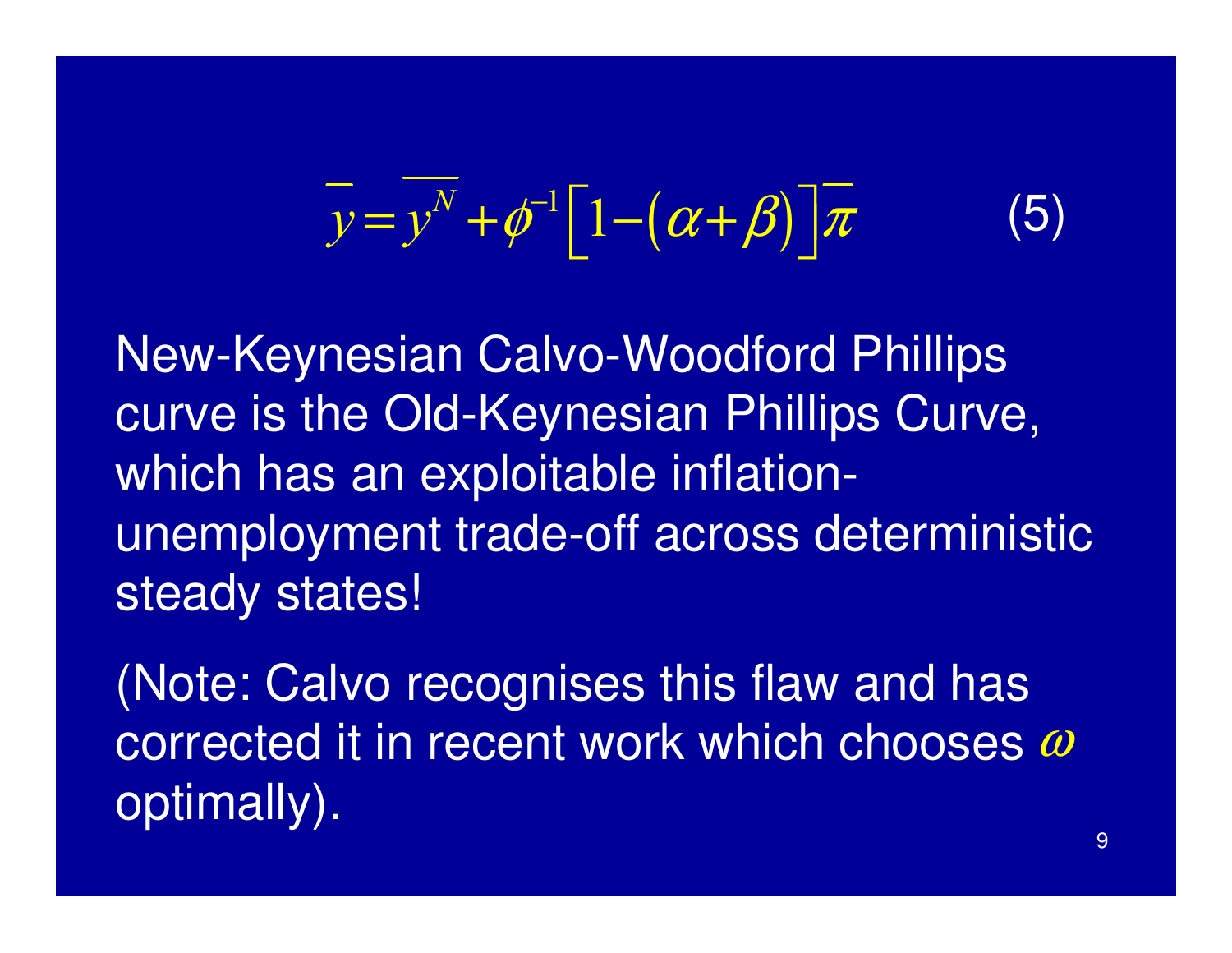The log-linear approximation at the deterministic steady state of the Woodford (2003) New-Keynesian model can be written as follows: equation (1) and

$$
\Lambda_{t} = \sum_{i=0}^{\infty} \beta^{i} L_{t+i}
$$
\n
$$
0 < \beta < 1
$$
\n(6)

$$
L_{t+j} = E_t \left[ \left( \pi_{t+j} - \omega_{t+j} \right)^2 + \lambda (\mathbf{y}_{t+j} - \mathbf{y}_{t+j}^*)^2 + \ell (i_{t+j} - i_{t+j}^M)^2 \right] \tag{7}
$$

$$
y^* = y^N + \delta \tag{8}
$$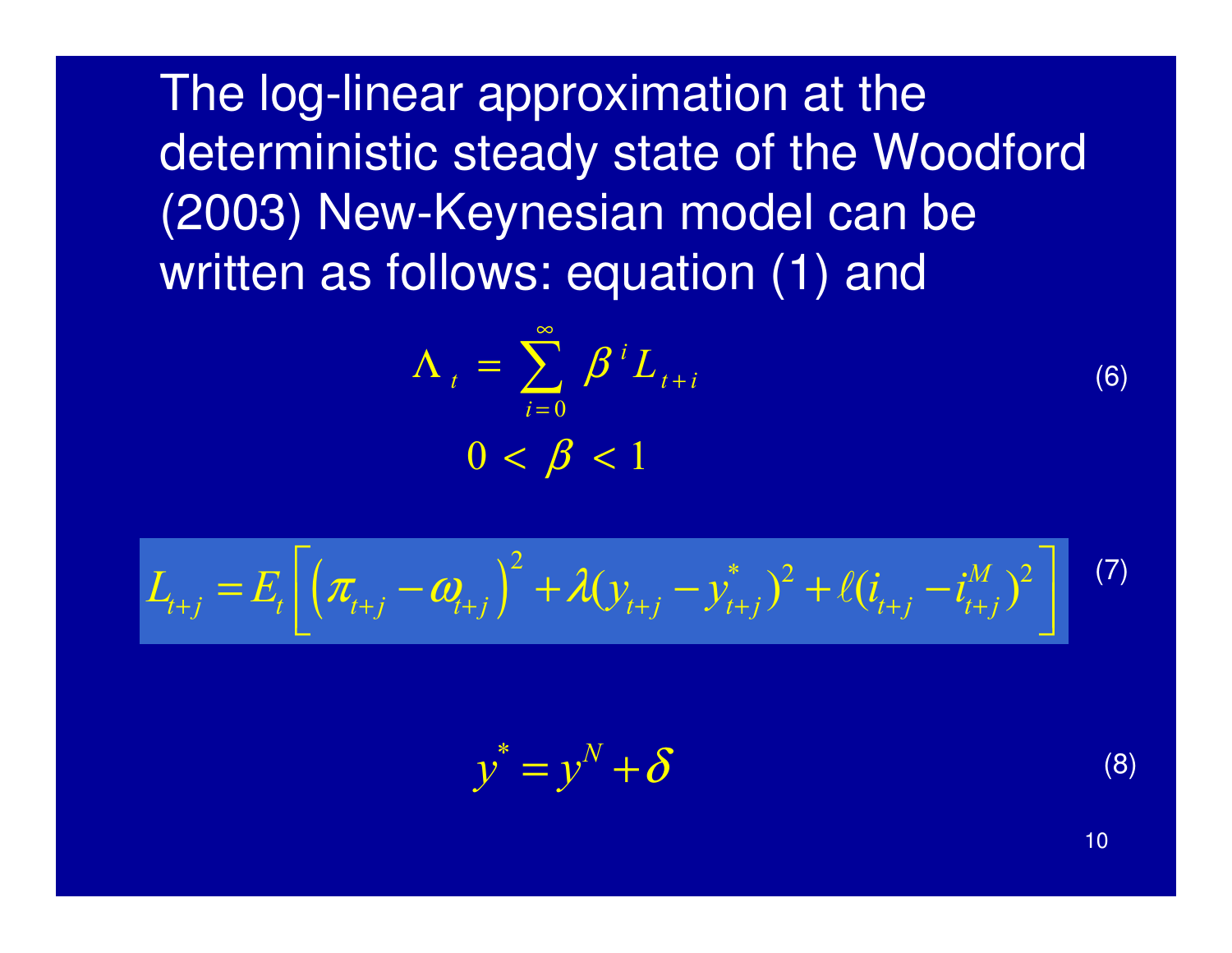## When is zero inflation optimal in this model?

#### 1. Either

 $i = i^M$  or  $\ell = \eta = 0$ , that is, Bailey-Friedman OQM issues are absent

2. Constrained price setters keep nominal prices constant:  $\bm{\omega}_{\!_t}=0$ 

3. The natural level of output equals the efficient level of output:  $y^N$ \* $y^{\prime} = y$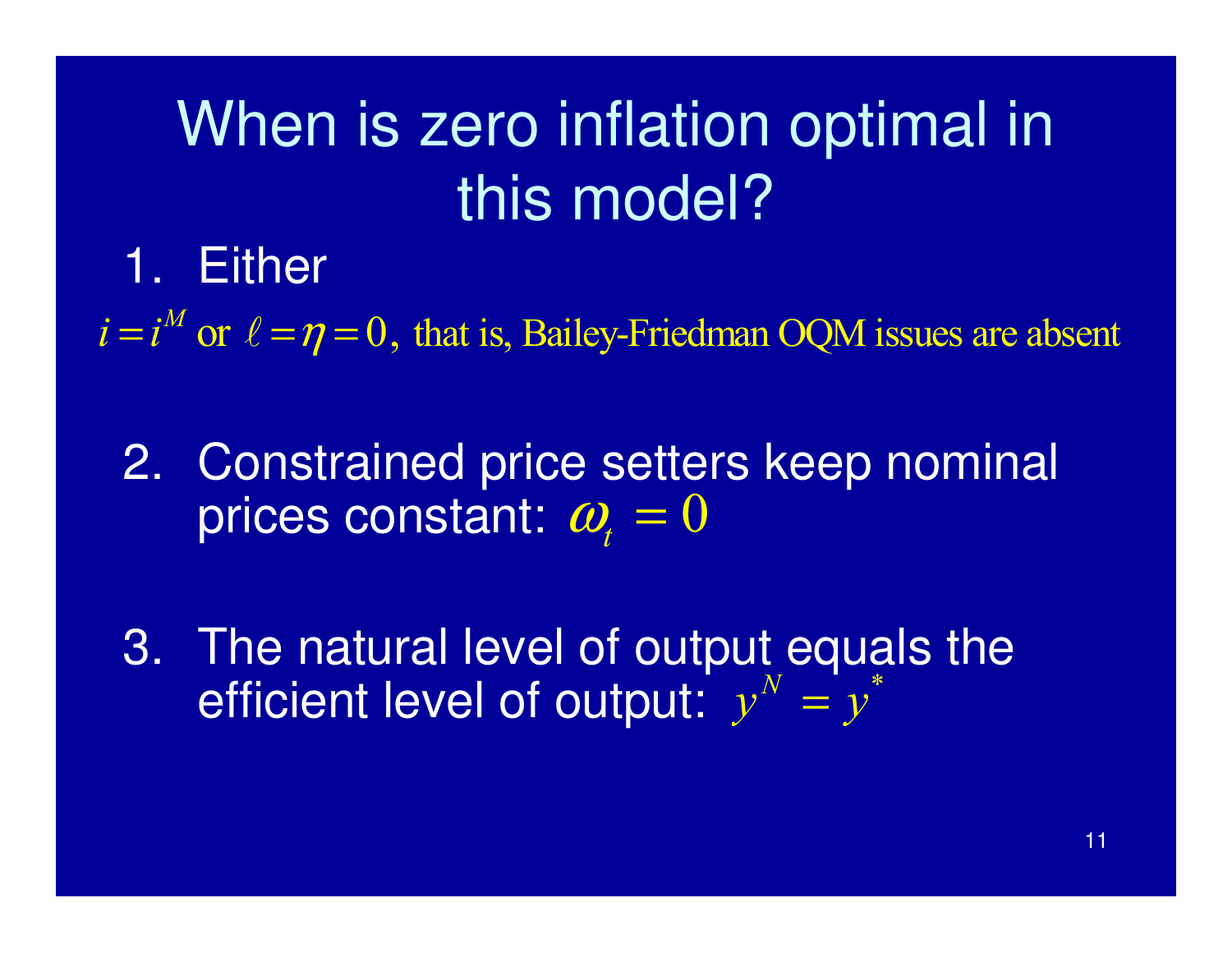- • Dodgy New-Keynesian argument against price stability when there (a) is an exploitable long-run inflation-unemployment trade-off and (b) the natural rate of unemployment is higher than the optimum rate of unemployment because of real distortions.
	- **Line Communication**  Based on the same Calvo-Woodford New-Keynesian Phillips curve with  $~\bm{\omega} \!=\! \bm{\bar{\omega}} \!=\! 0.$
	- – Optimum inflation rate between zero (which would minimise relative price distortions) and the positive inflation rate that would set the actual unemployment rate equal to the optimum level.
	- – Phelps, Friedman & Lucas have laboured in vain & have to return their Nobel Prizes.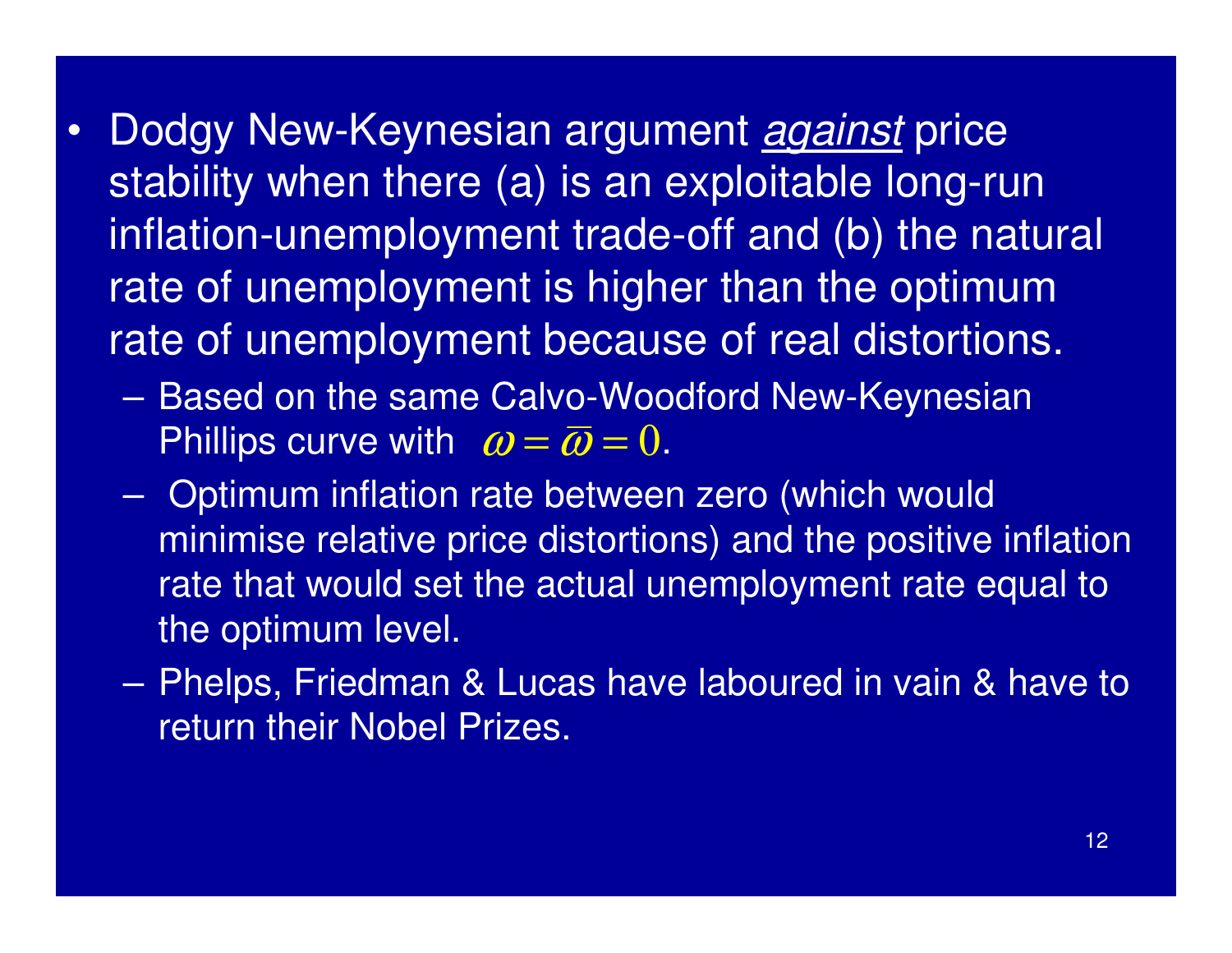### Could there be unconventional welfare economics arguments for price stability?

- • The fact that there are no conventional micro-welfare economicsbased arguments for price stability may be more of a problem forconventional micro-welfare economics than for central banks mandated to pursue price stability.
- $\bullet$  What accounts for widespread inflation aversion?
	- Generalised menu costs based on bounded rationalit y
	- Bounded rationality, trust and the importance of invariant measures
		- Leviticus 19:35-36: "Ye shall not cheat in measuring length, weight , or quantity. You shall have honest balances, honest weights, an honest ephah and an honest hin: …".
		- Amos 8: 5:"We make the bushel small and the shekel great, and practice •deceit with false balances...."
	- Irrationality: inflation robs me of my well-deserved real wage increases; my nominal wage increases would have been the same even if there had been no inflation
- Maybe vox populi is wiser than vox turris eburnae. •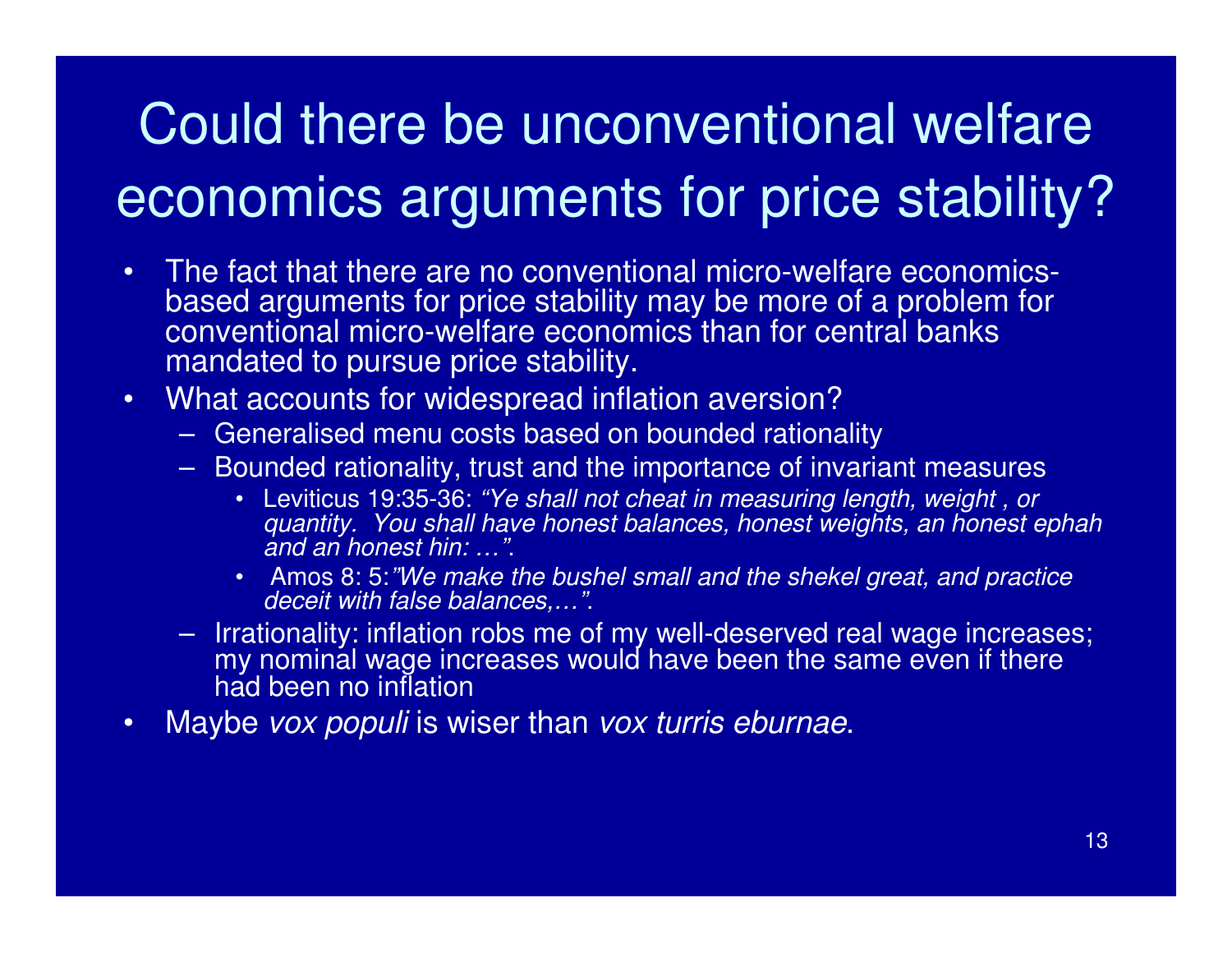# Constitutional/legal mandate-based justifications for inflation targeting

- • Bank of England: price stability and subject to…
- $\bullet$   $\vdash$   $\mathsf{I}$  . Estermined the set of  $\mathsf{I}$  ECB: price stability and without prejudice to…
- R/ BoJ: price stability
- $\bullet$  Fed: maximum employment, price stability and moderate long-term interest rates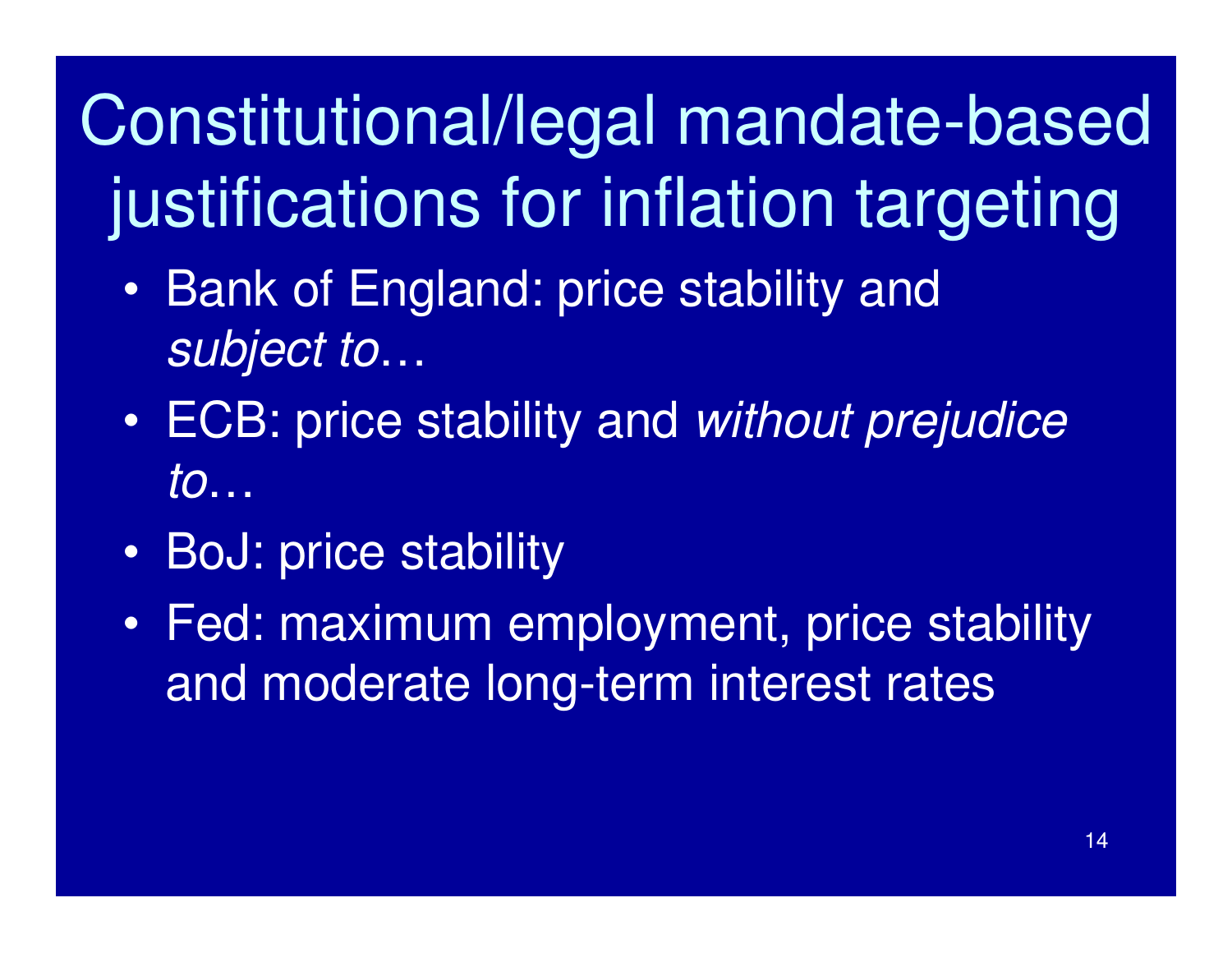### Flexible inflation targeting

- • Central bank's objective function has trade-off between *price stability* (squared deviation of inflation from target) and output gap stability (squared deviation of output from potential output).
- $\bullet$  Problems
	- $\mathcal{L}_{\mathcal{A}}$  , where  $\mathcal{L}_{\mathcal{A}}$  is the set of the set of the set of the set of the set of the set of the set of the set of the set of the set of the set of the set of the set of the set of the set of the set of the No welfare economics foundations
	- 15– Not compatible with mandate of central banks whose primary objective is price stability, with anything else only subject to/without prejudice to achievement of primary objective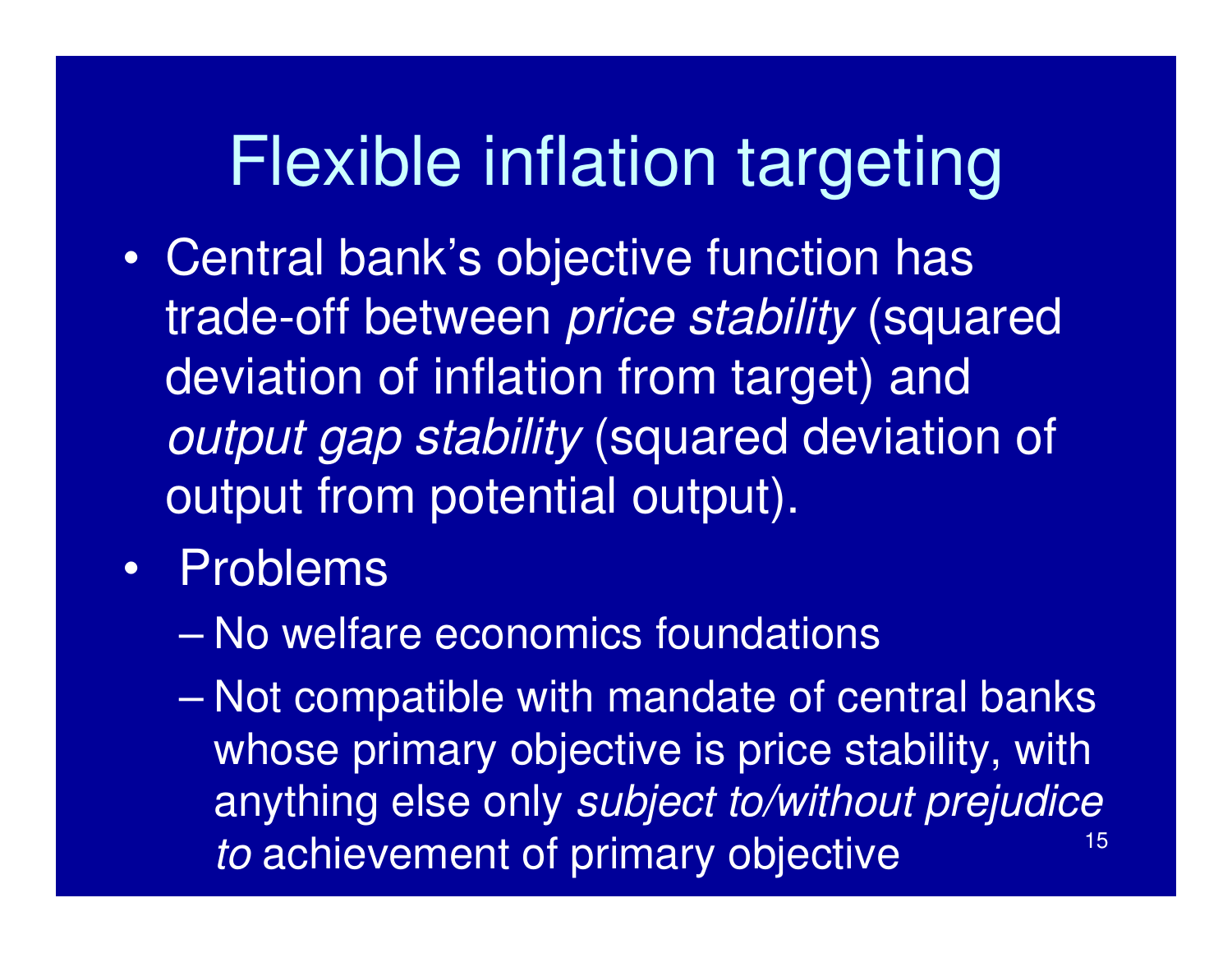**Fexible inflation targeting** *ct* 
$$
L_{\mu i} = E_{t} \left[ \left( \pi_{\mu i} - \pi^{*} \right)^{2} + \lambda (y_{i} - y_{i}^{*})^{2} \right] \tag{9}
$$

Fed's triple mandate should be

$$
L_{t+i} = E_t \left[ \left( \pi_{t+i} - \pi^* \right)^2 + \lambda (y_i - y_i^*)^2 \right] + \varphi (i^L - i^L)^2
$$

16

(10)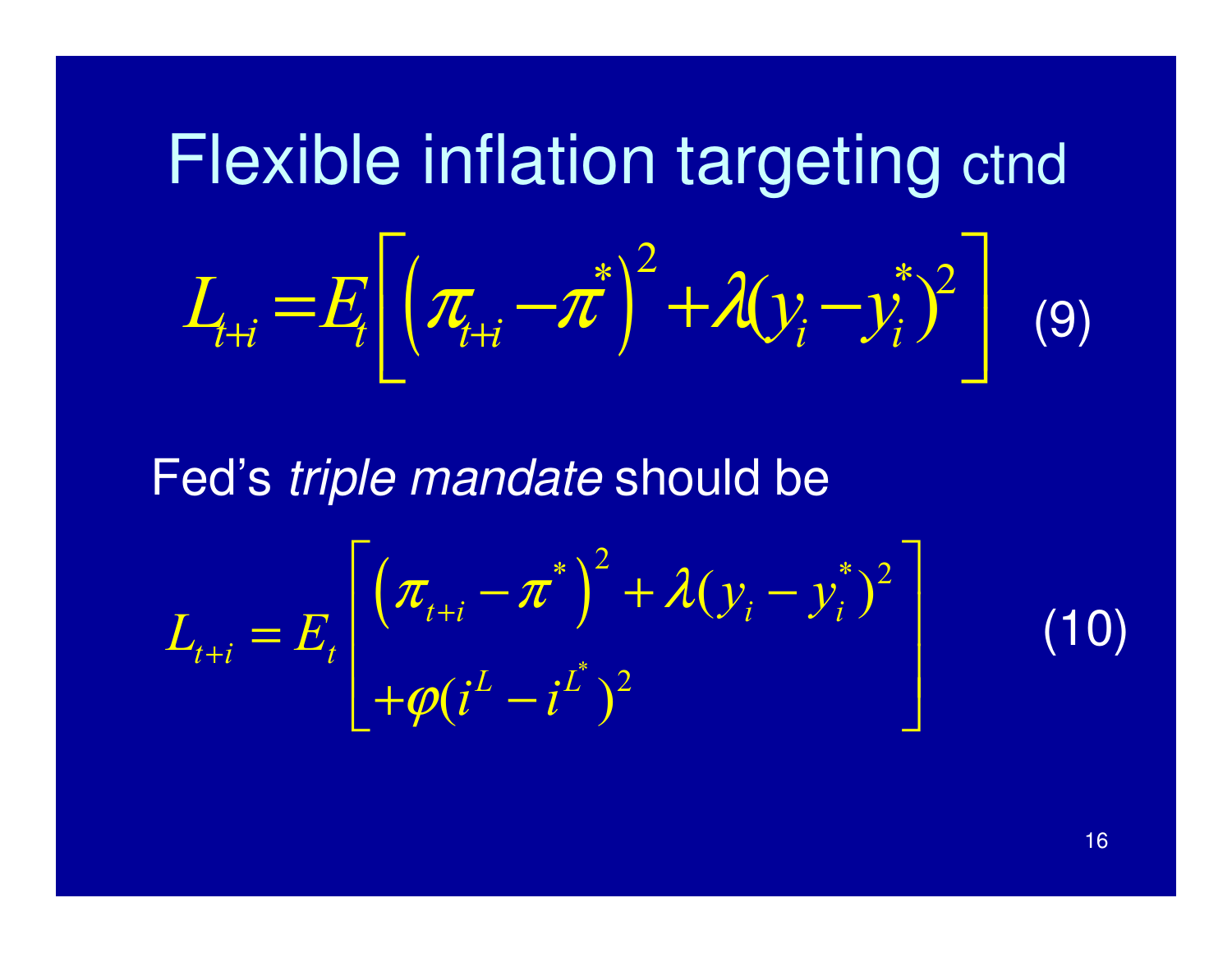## Flexible inflation targeting ctnd

- $\bullet$  If price stability is primary target, correct operational objective is lexicographic or hierarchical IT, not *flexible* IT
- $\bullet$  Flexible IT in practice often assigns monetary authority objective function with trade-off between inflation volatility and output volatility: $L = \overline{Var} \pi + \lambda \overline{Var} y$  (11)

 $(12)$ Should instead be: $Var y^* + (E \pi - \pi^*)^2 + \lambda (E y - E y^*)^2 - 2\lambda Cov(y, y^*)$  $L = \text{Var}\,\pi + \lambda \text{Var}\, y$  $+\lambda \nabla \text{ar} y^* + (E\pi - \pi^*)^T + \lambda (E y - E y^*)^T - 2\lambda \theta$  $= \text{Var}\pi +$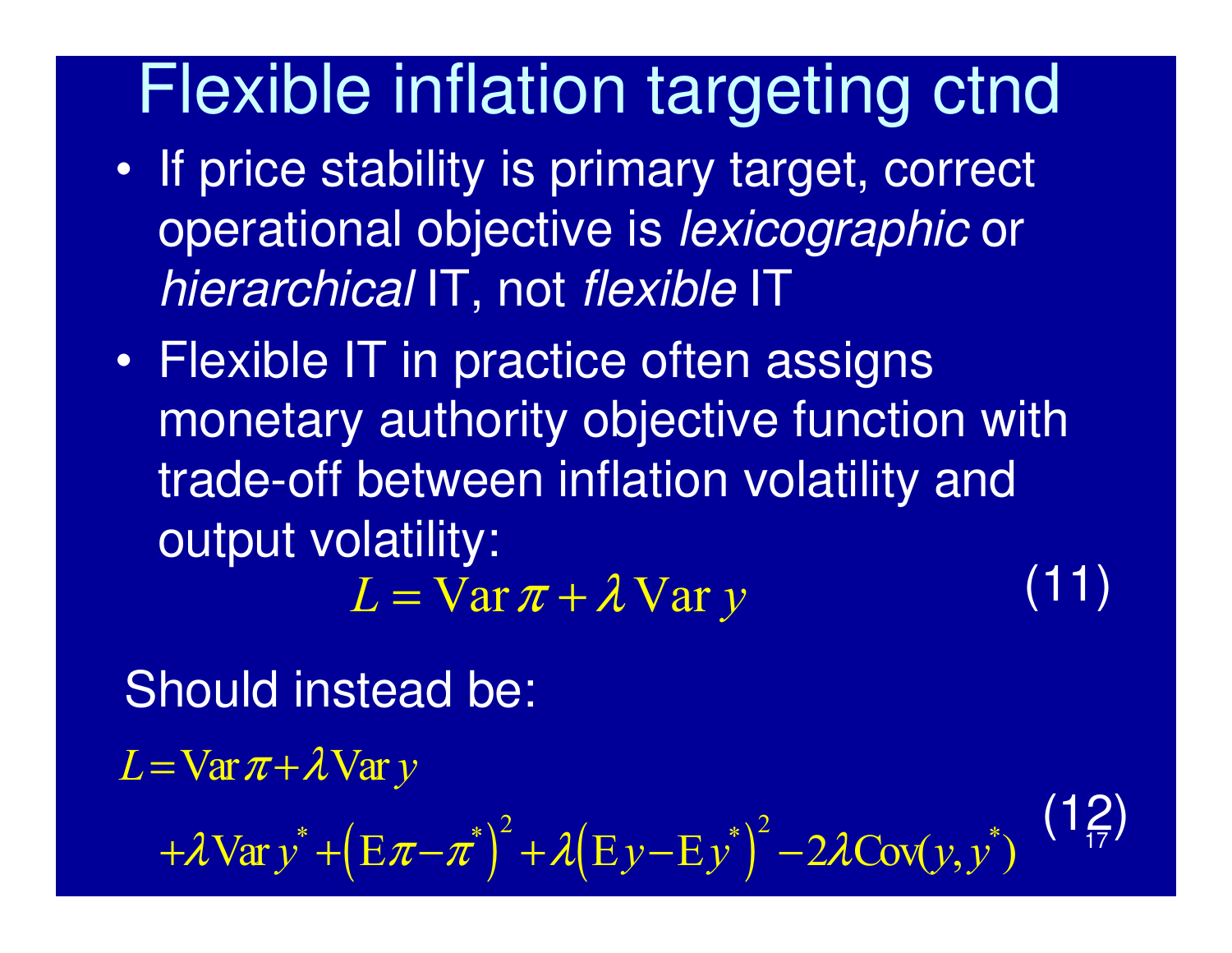#### Flexible inflation targeting cntd

- In addition to the non-lexicographic problem this adds:
	- –Assumption of no 'inflation target bias'
	- **Line Communication** Assumption of no 'output gap bias'
	- – Assumption that monetary policy cannot affect covariance between actual and potential output
- Result: flexible inflation targeting becomes soft inflation targeting. Risk of upward drift in inflation rate (New Zealand, Australia, US).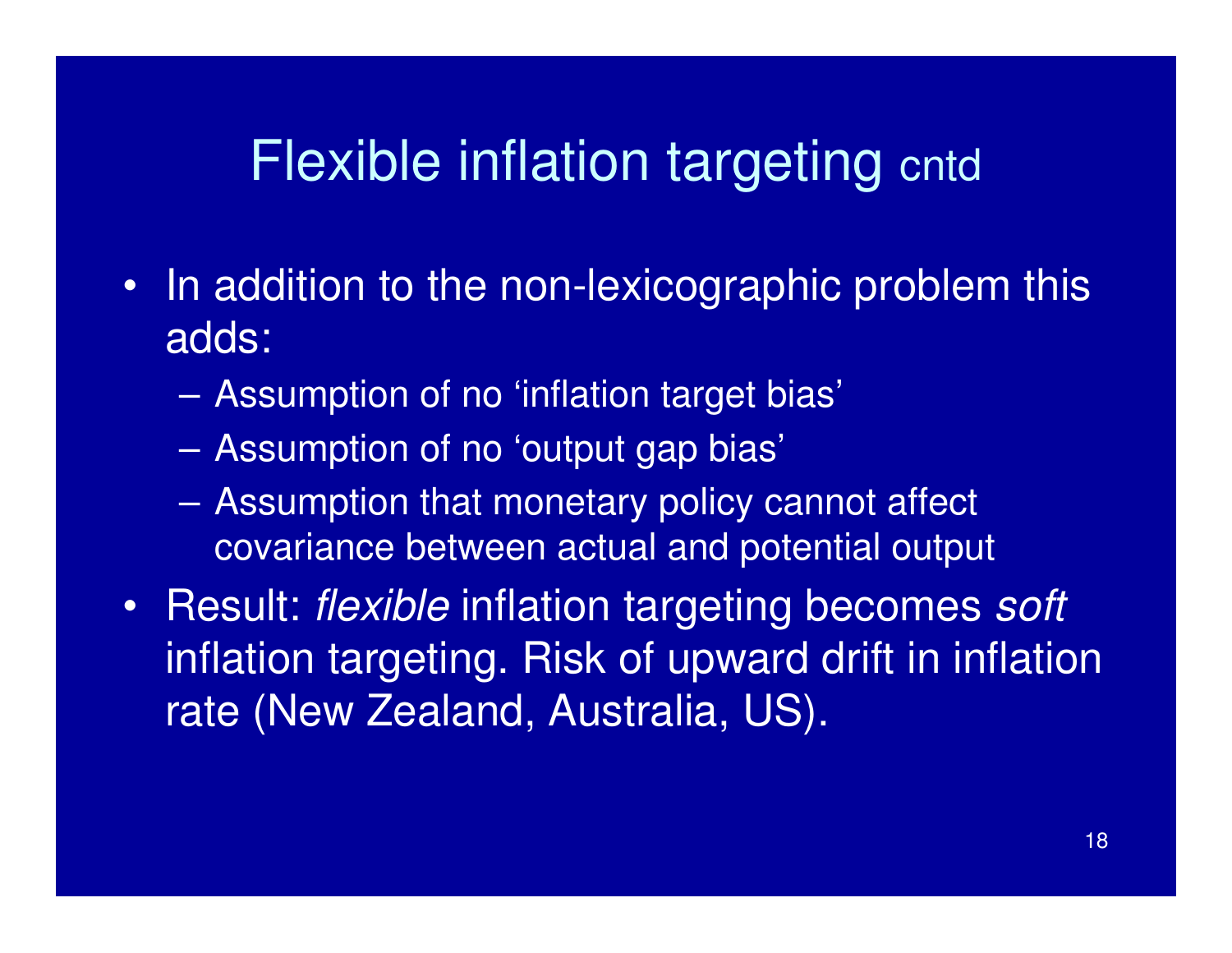### Central bank operational independence

- $\bullet$  Freedom or ability of central bank (the Agent) to pursue its objectives as it sees fit, without interference or pressure from third parties (including the Principal(s))
- • Reasons for this particular delegation of authority are unclear. Standard story that this solves a commitment problem resulting in an inflation bias is unconvincing (Lohmann (2003) audience cost theory).
- •In what follows, this delegation relationship is taken as given. Focus is on how to minimize the negative side effects.
- $\bullet$  Note: neither typical Principal-Agent relationship, nor Fiduciary (Trustee – Beneficiary) relationship.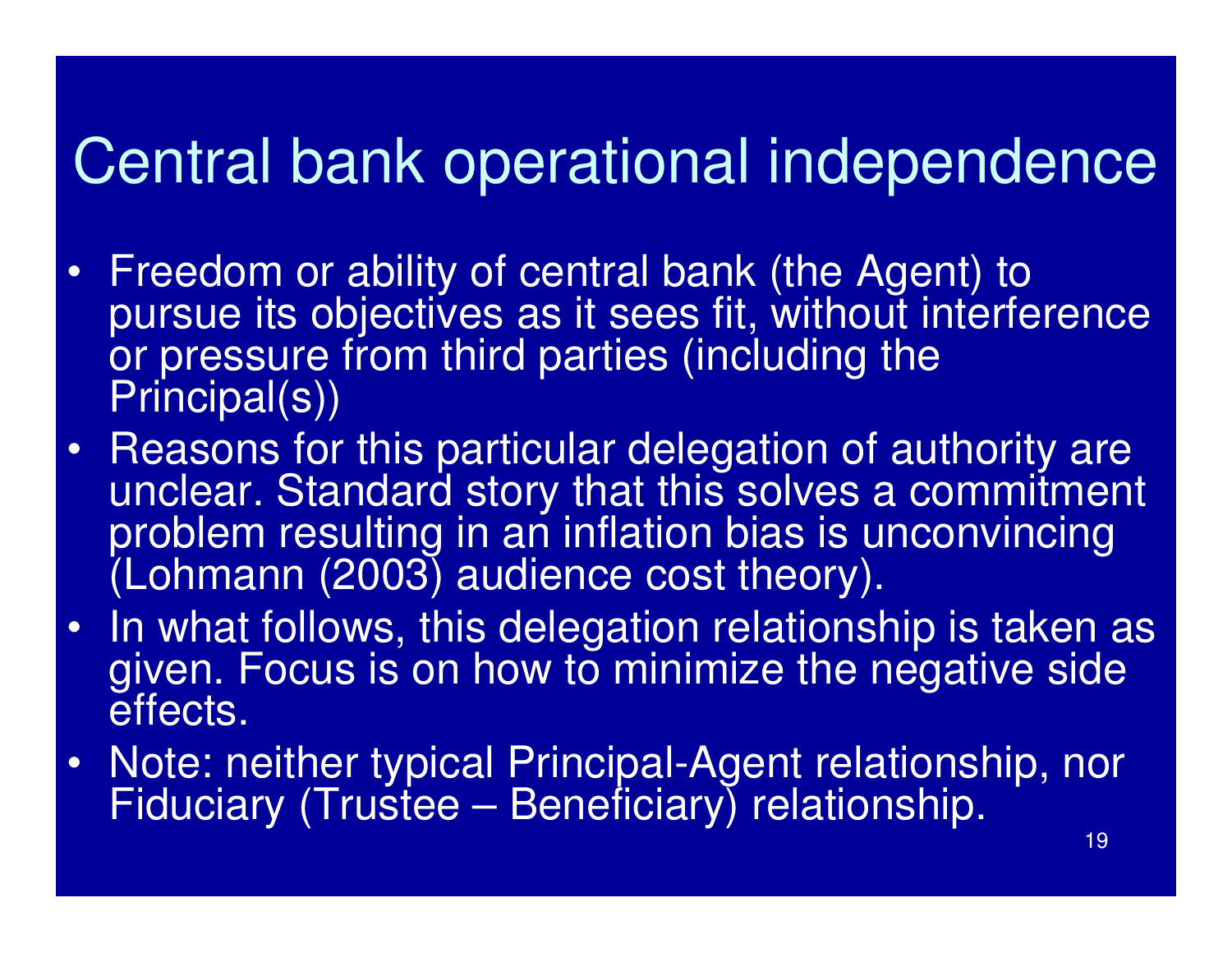- • Unavoidable problems with operationally independent central bank:
	- 1. How to incentivise the Agent (central bank) to act in the interest of the Principal (government, citizens), assumed to be given by the central bank's official mandate
	- 2. How to achieve political legitimacy for this delegation of authority to a <u>substantively unaccountable</u> body of unelected technocrats
		- 1. Output legitimacy (how well does the agent perform its delegated tasks, as measured by the extent tot which its objectives are realised (assumes legitimacy of and agreement on objectives, and ability to verify/monitor performance).
		- 2. Input, process or procedural legitimacy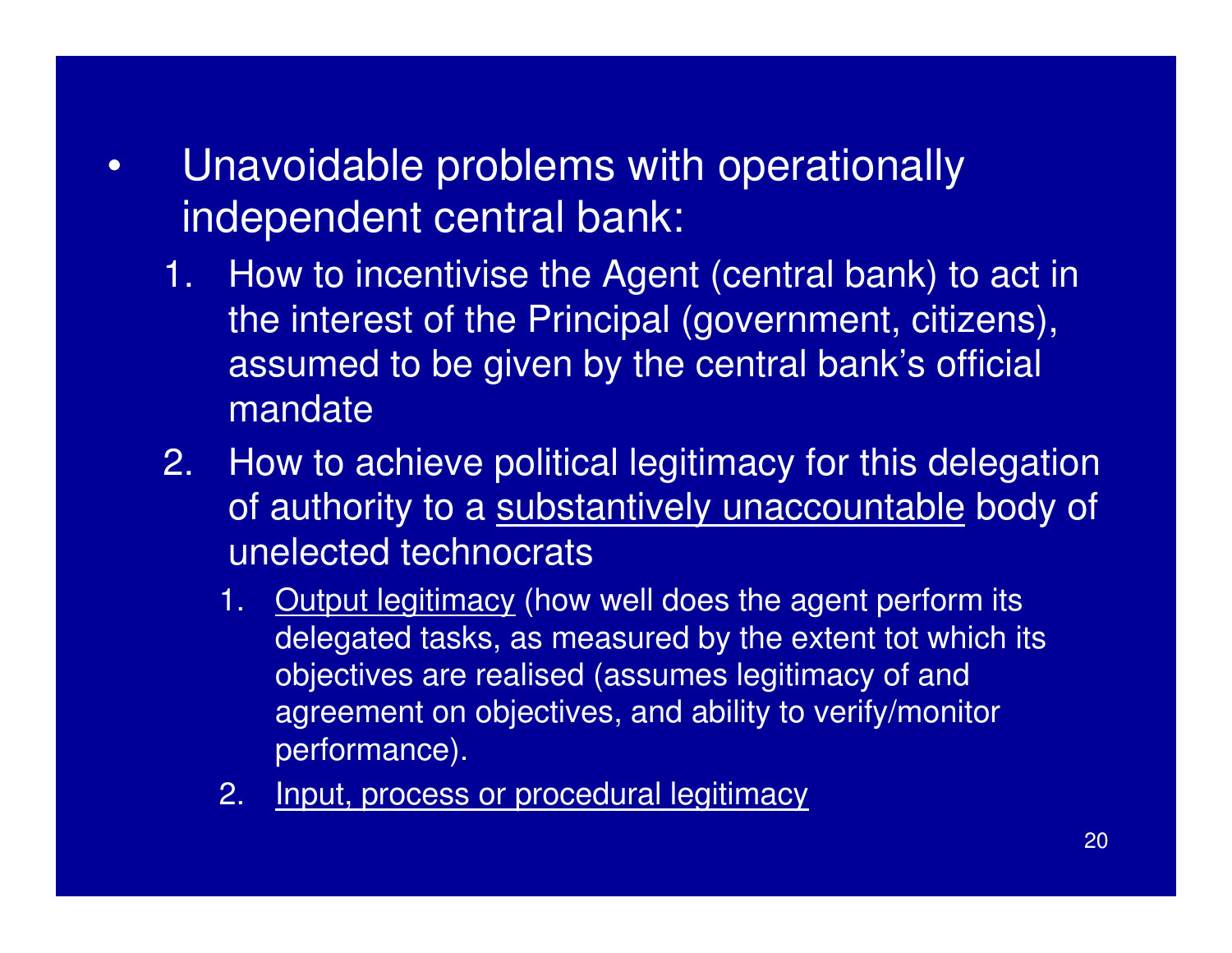### "No One Likes Us – We Don't Care"

- Why do so many central banks & central bankers sound like Millwall FC fans?
	- Linnd reason: William McChesney Mar Good reason: William McChesney Martin's punch bowl
	- – Unavoidable reason: Substantively unaccountable nature of power of operationally independent central bank
	- **Line Communication**  Bad reasons:
		- Unavoidable lack of substantive accountability sometimes compounded by artificially restricted formal accountability (procedural transparency, reporting obligations etc.)
		- Arrogance with which too often this power is exercised
		- Mandate- and mission creep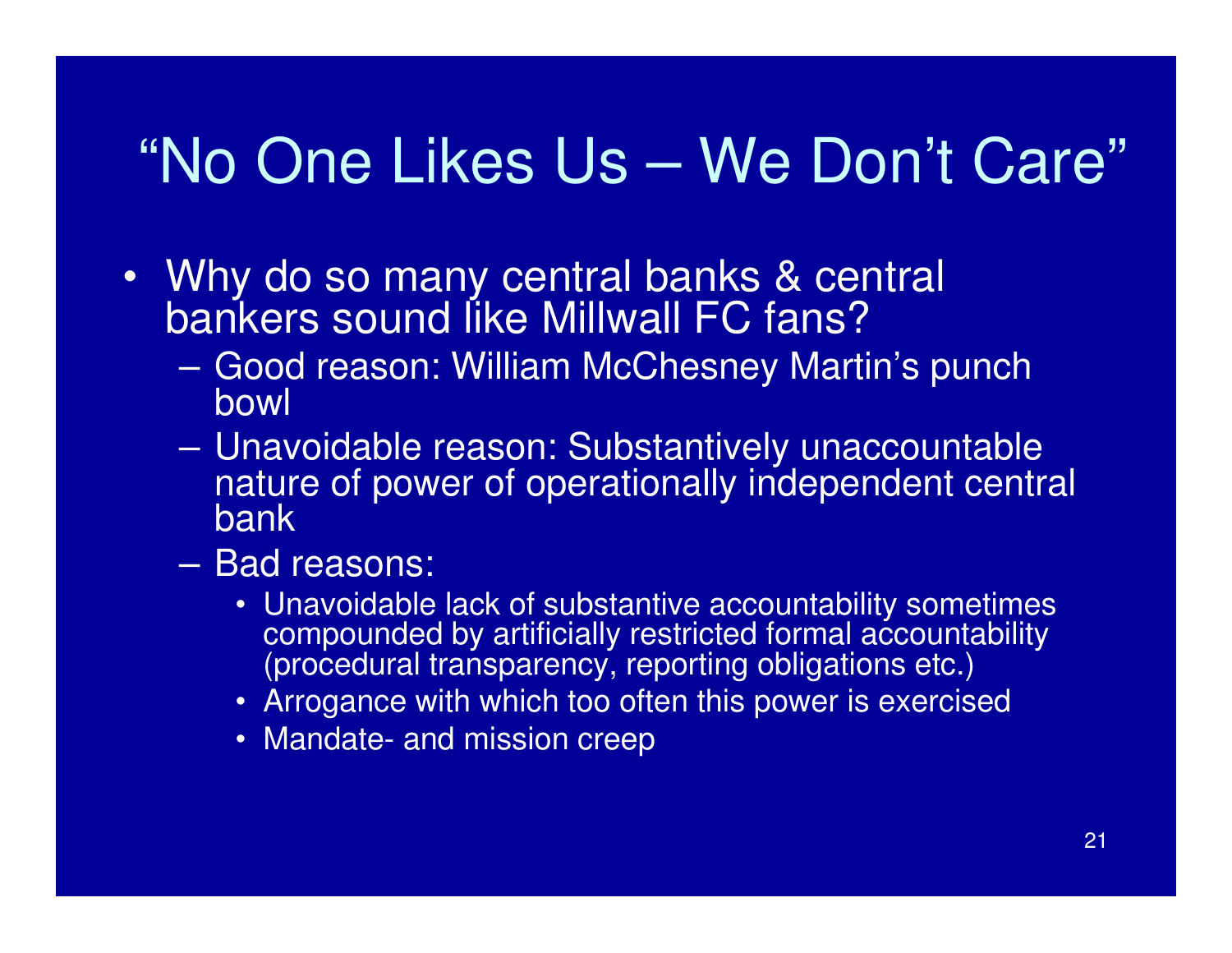# Central bank operational independence is not easily achieved

#### **Requires**

- 1. Political independence (don't take or seek instructions)
- 2. Technical independence (does the central bank have the tools to do the job?)
- 3. Financial independence & security from external raids on its financial resources
- 4. Security of tenure and of terms of employment
- 5. Independent body (court) to settle disputes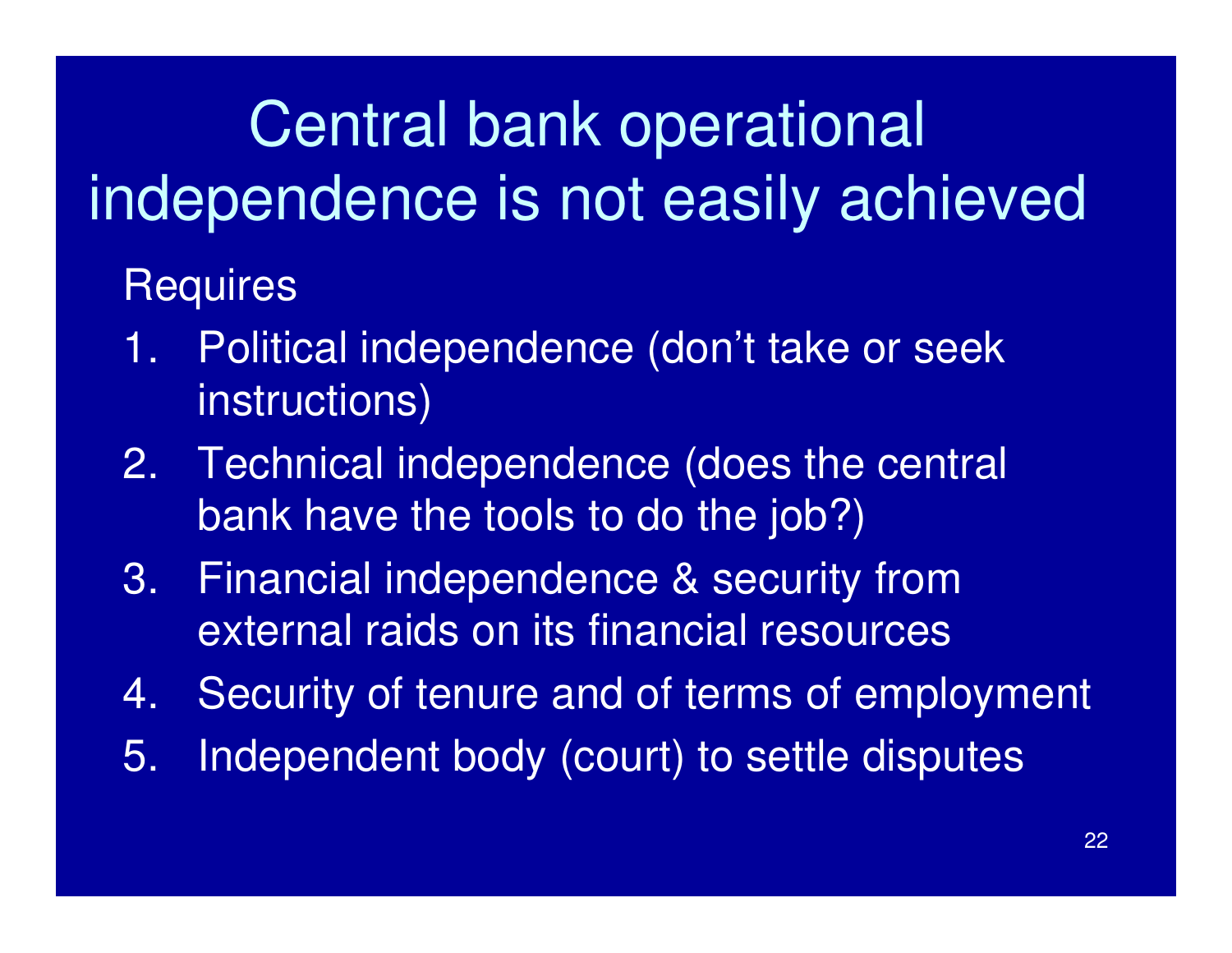#### Example: is the inflation target independently financeable by the central bank?

#### Table 2

#### Central Bank Conventional Financial Balance Sheet

| <b>Assets</b>                        | <b>Liabilities</b>                     |
|--------------------------------------|----------------------------------------|
| <b>D</b> : Treasury debt             | M: Base money                          |
| L: Private debt                      | <i>N</i> : Other financial liabilities |
| <i>R</i> : Foreign exchange reserves |                                        |
|                                      | W: Financial net worth<br>or<br>equity |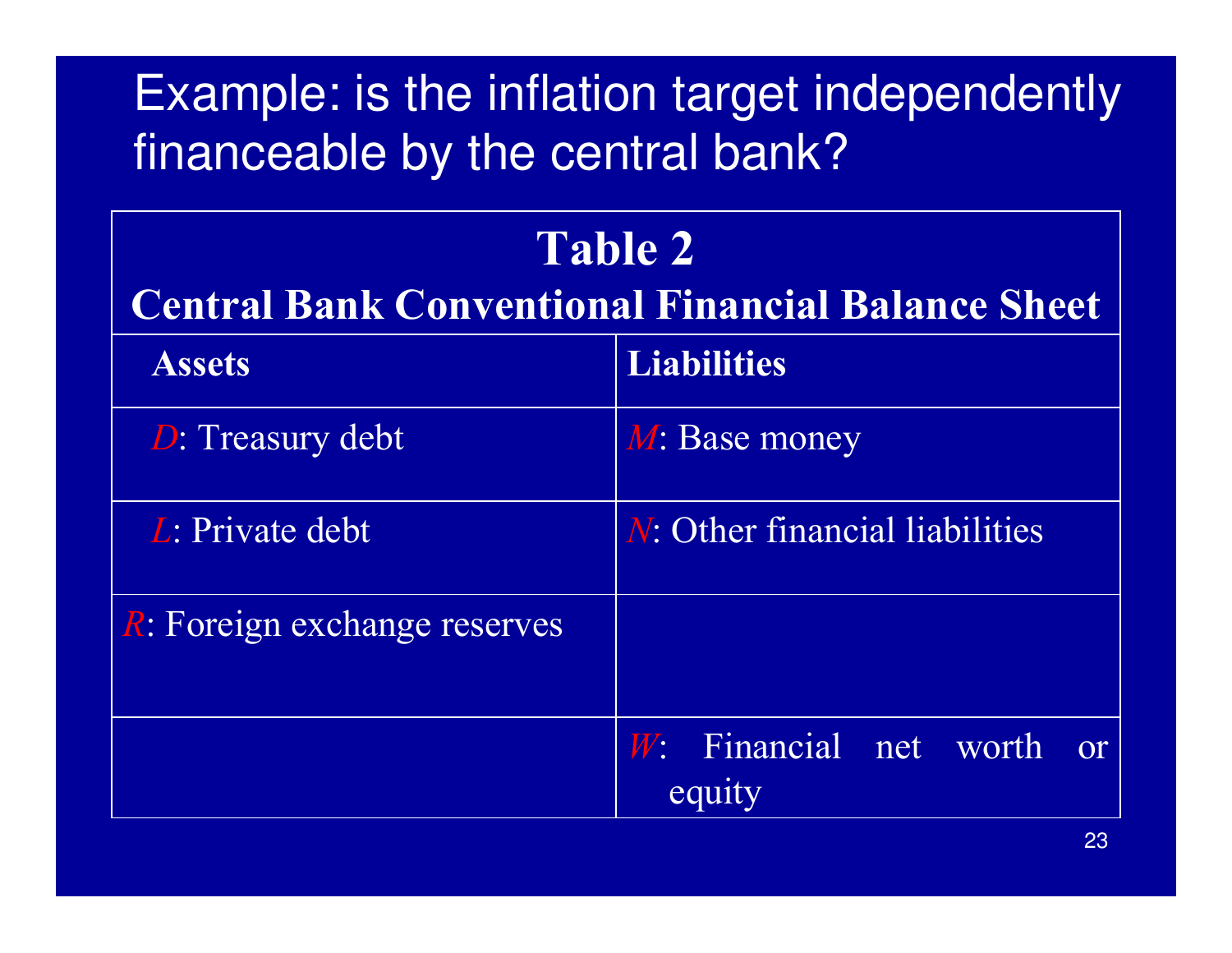| <b>Table 3</b><br><b>Central Bank Comprehensive Balance Sheet or</b><br><b>Intertemporal Budget Constraint</b>                                 |                                                                   |
|------------------------------------------------------------------------------------------------------------------------------------------------|-------------------------------------------------------------------|
| <b>Assets</b>                                                                                                                                  | <b>Liabilities</b>                                                |
| <b>D</b> : Treasury debt                                                                                                                       | M: Base money                                                     |
| L: Private debt                                                                                                                                | <i>N</i> : Other financial liabilities                            |
| <i>R</i> : Foreign exchange reserves                                                                                                           |                                                                   |
| <i>S</i> : Present discounted value<br>of seigniorage profits<br><i>(interest)</i><br>saved on non-interest-<br>bearing monetary liabilities). | E: Present discounted value<br>of cost of running central<br>bank |
|                                                                                                                                                | <b>T:</b> Present discounted value<br>of taxes paid to Treasury   |
|                                                                                                                                                | Comprehensive net worth<br>24<br>or equity                        |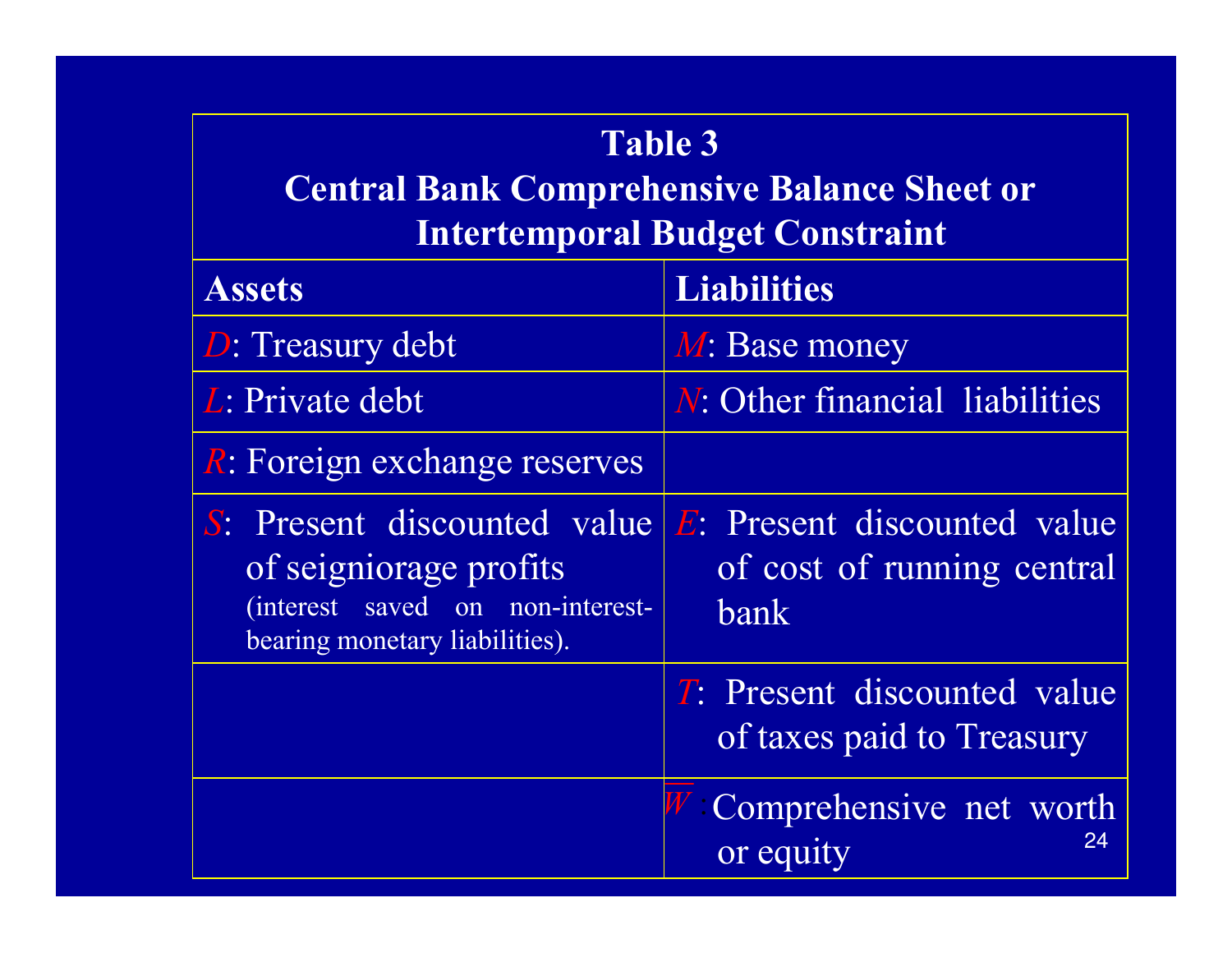- ECB has achieved the highest degree of operational independence of any central bank
	- –Political independence
	- Functional indonondo Functional independence
	- Financial indonondonco Financial independence
	- –Security of tenure
	- Indenendent iudi Independent judicial review in case of disputes
- ECB also has *operational target independence.* This is neither granter nor denied in the TEU.
- Just one potential chink in the armour, related to technical independence. Exchange rate policy is a joint responsibility of ECB and Council of Ministers. What are 'exchange rate orientations', and who decides whether<br>they are consistent with price stability?
- ECB is entirely correct that only ECB ought to decides on exchange rate management issues. Anything else would drive coach & horses through operational independence.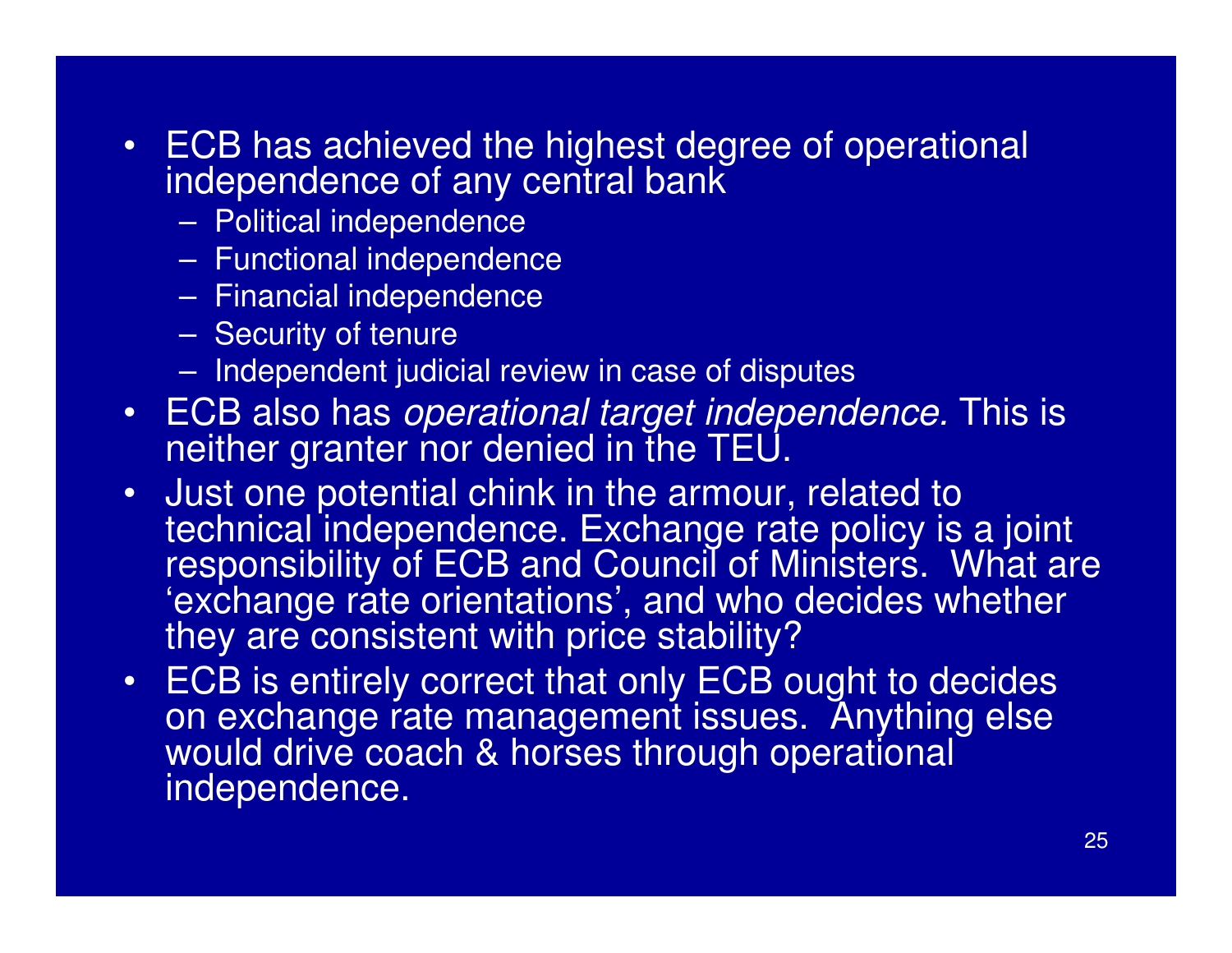### Formal vs. Substantive Accountability

- Formal accountability: reporting obligations (expost). Requires openness & transparency. Permits monitoring of Agent by Principal(s)
- Substantive accountability: Pay-off relevant consequences may follow after the reporting, explanation & justification.

Principals exercises judgement (imposes penalties or grants rewards).

Litmus test: Can the monetary policy makers be fired for incompetence?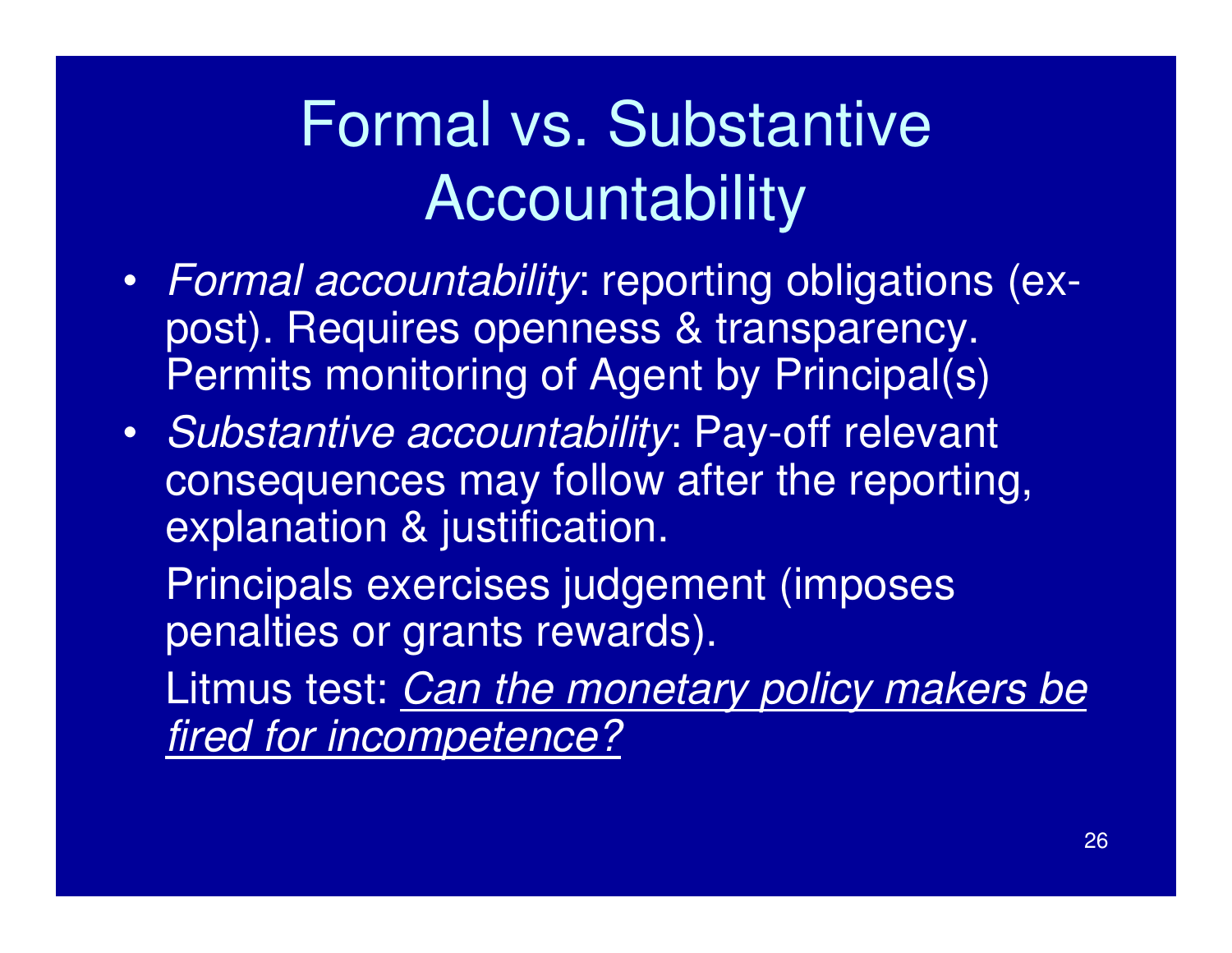- $\bullet$  Highly operationally central banks like the ECB have zero substantive accountability; full operational independence means no substantive accountability; e.g. incompetence does not mean
	- $\mathcal{L}_{\mathcal{A}}$  , where  $\mathcal{L}_{\mathcal{A}}$  is the set of the set of the set of the set of the set of the set of the set of the set of the set of the set of the set of the set of the set of the set of the set of the set of the getting fired,
	- $\mathcal{L}_{\mathcal{A}}$  , where  $\mathcal{L}_{\mathcal{A}}$  is the set of the set of the set of the set of the set of the set of the set of the set of the set of the set of the set of the set of the set of the set of the set of the set of the getting demoted
	- $\mathcal{L}_{\mathcal{A}}$ getting a pay cut
	- $\mathcal{L}_{\mathcal{A}}$  , where  $\mathcal{L}_{\mathcal{A}}$  is the set of the set of the set of the set of the set of the set of the set of the set of the set of the set of the set of the set of the set of the set of the set of the set of the getting sued (probably).
- • This applies with almost equal force to the Bank of England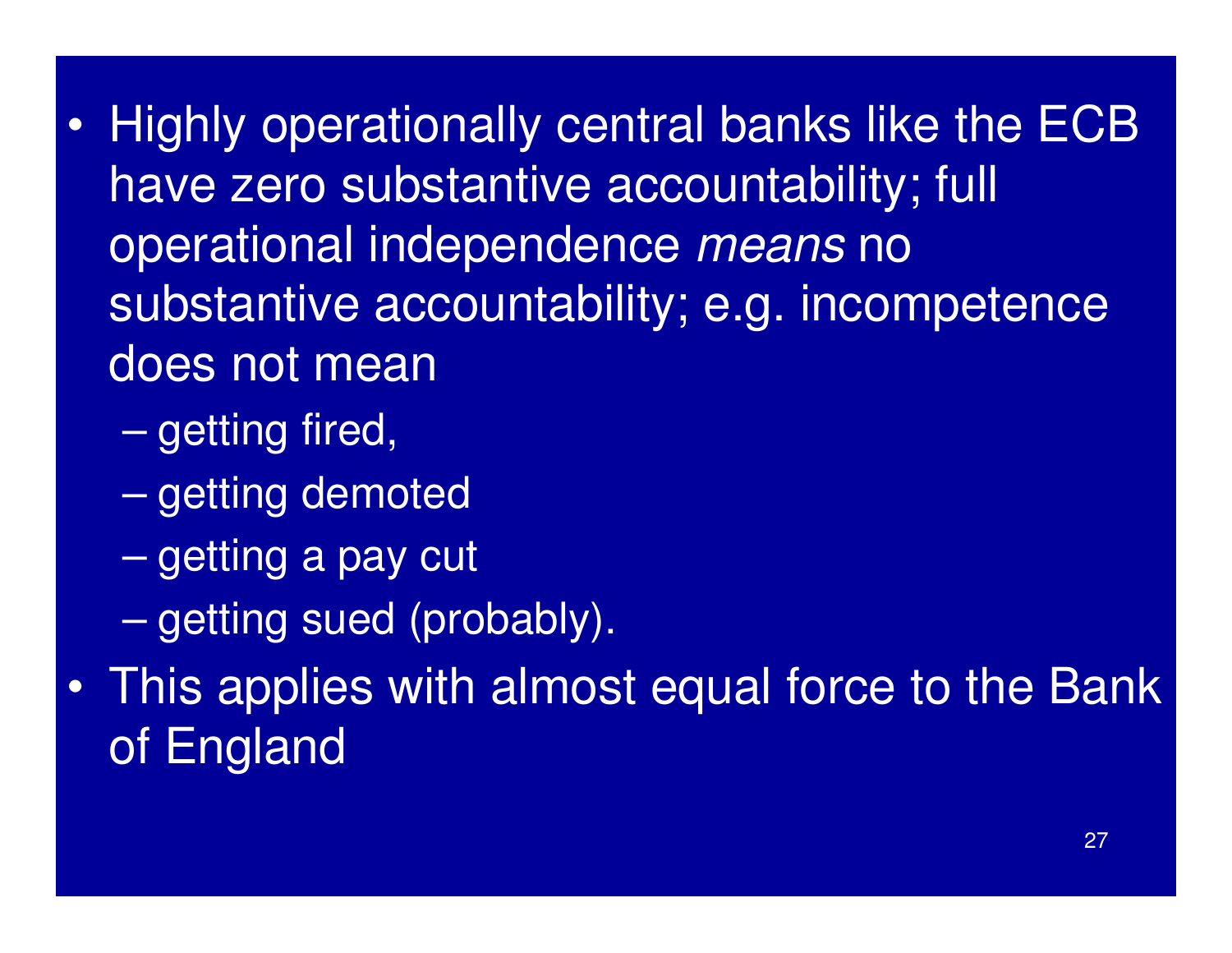- ECB also one of least formally accountable central banks because of minimalist interpretation of reporting obligations.
	- individual votes (if votes are taken) not in public domain
	- $-$  Policy meetings held in private with no minutes or trang Policy meetings held in private with no minutes or transcripts of meetings
- When there is no substantive accountability, enhanced formal accountability can help incentivise central bankers to give their best efforts.
- With better information on individual performance & competence, incentives can be enhanced two ways:
	- The pride & embarrassment channel
	- Post-central bank term employment/honours
- Selection of appropriate agents (Rogoff (1985), Besley (2005)).
- $\bullet$  Special problems of group monetary policy decisionmaking:
	- Shirking (more serious problem the larger the group)
	- Pathologies of group decision making (*group think*, aggravated confirmation bias)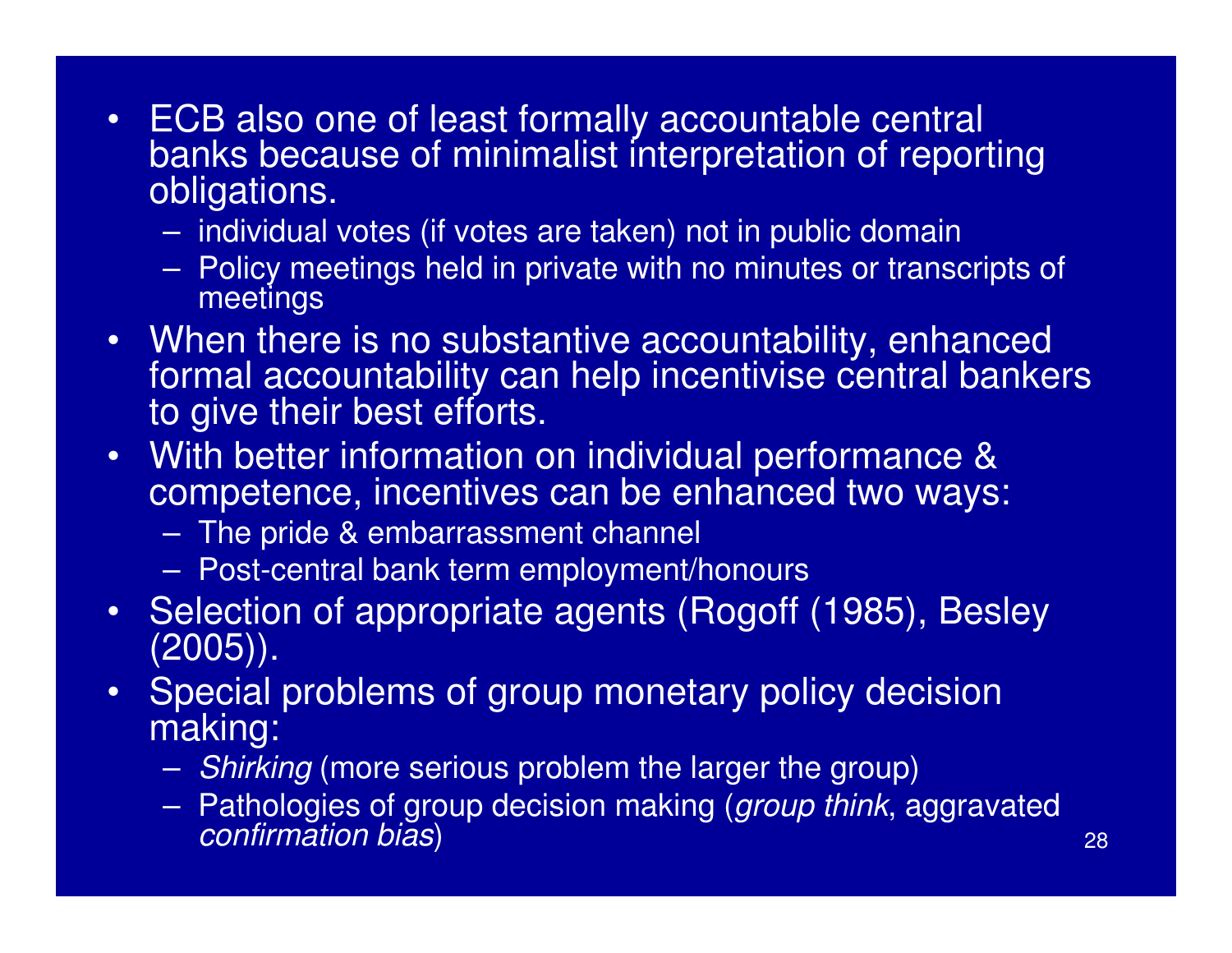### Limiting the domain of unaccountability

- Lack of accountability is less apt to undermine the legitimacy of the institution & thus to threaten its independence if
	- – (a) there are clear performance benefits ('output legitimacy')
	- – (b) the domain of unaccountability is as restricted as possible.
- It is as regards (b) that many central banks have made & continue to make serious mistakes, that exposes them to the risk of a political backlash and may undermine their future independence.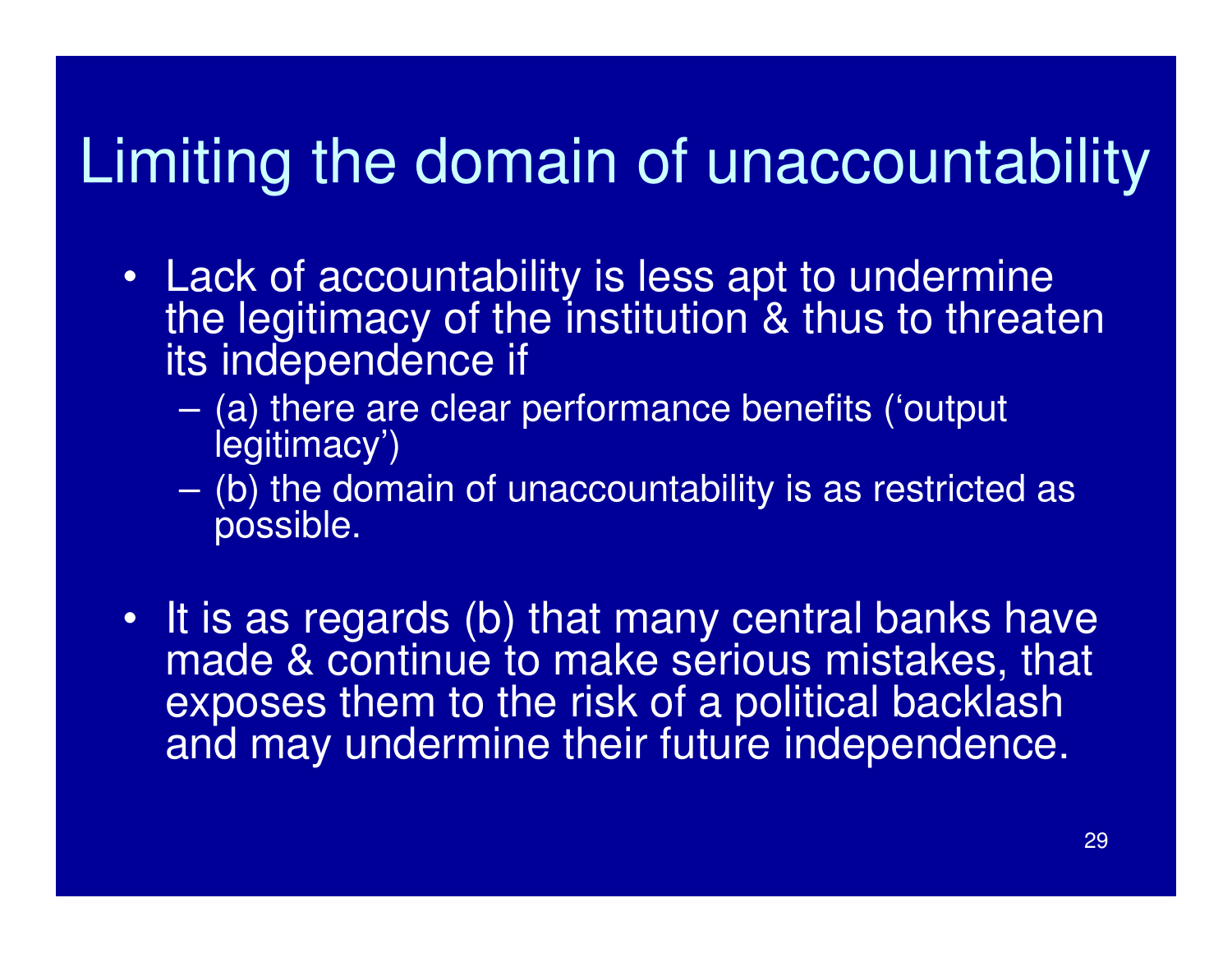### Central banks should 'stick to their knitting'

- No participation as central bank in public debates about
	- –Fiscal sustainability
	- –Social security
	- Structural rafr Structural reform
	- —————————————— Eurozone enlargement
	- –Anything beyond monetary policy, narrowly defined.
- These areas are outside the mandate of central banks and outside their areas of competence
- Central banks have right/duty to explain their *reaction* functions, that is, their contingent responses to developments in economy that are relevant to their price stability mandate, including fiscal developments
- Central banks should speak out when their operational independence is under threat.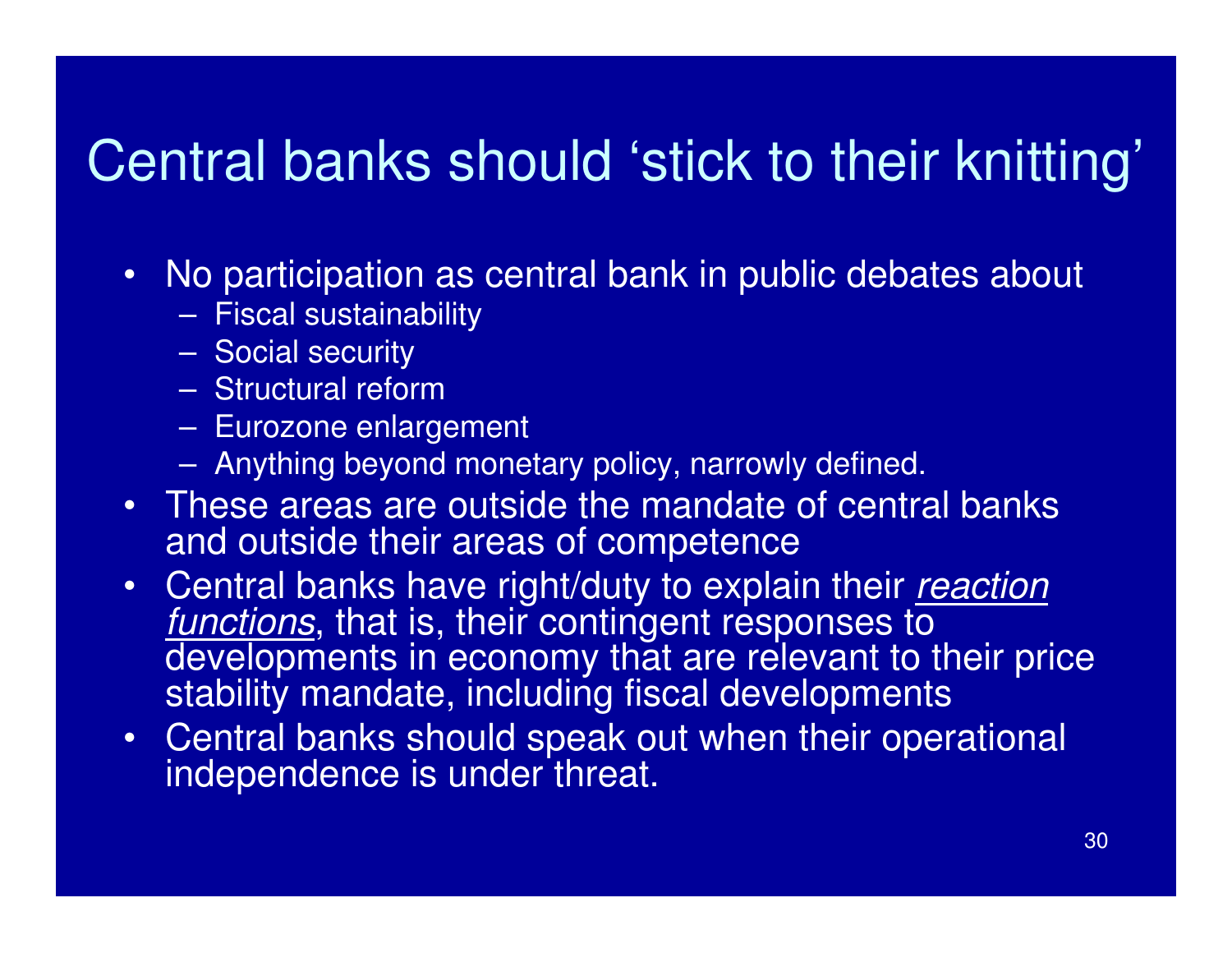To preserve operationally independent monetary policy making, the operationally independent central bank should, where possible, be turned into an operationally independent minimalist monetary authority

31Main qualification: applies only to countries with well-development financial institutions and markets, not to emerging markets and developing countries with limited institutional capacity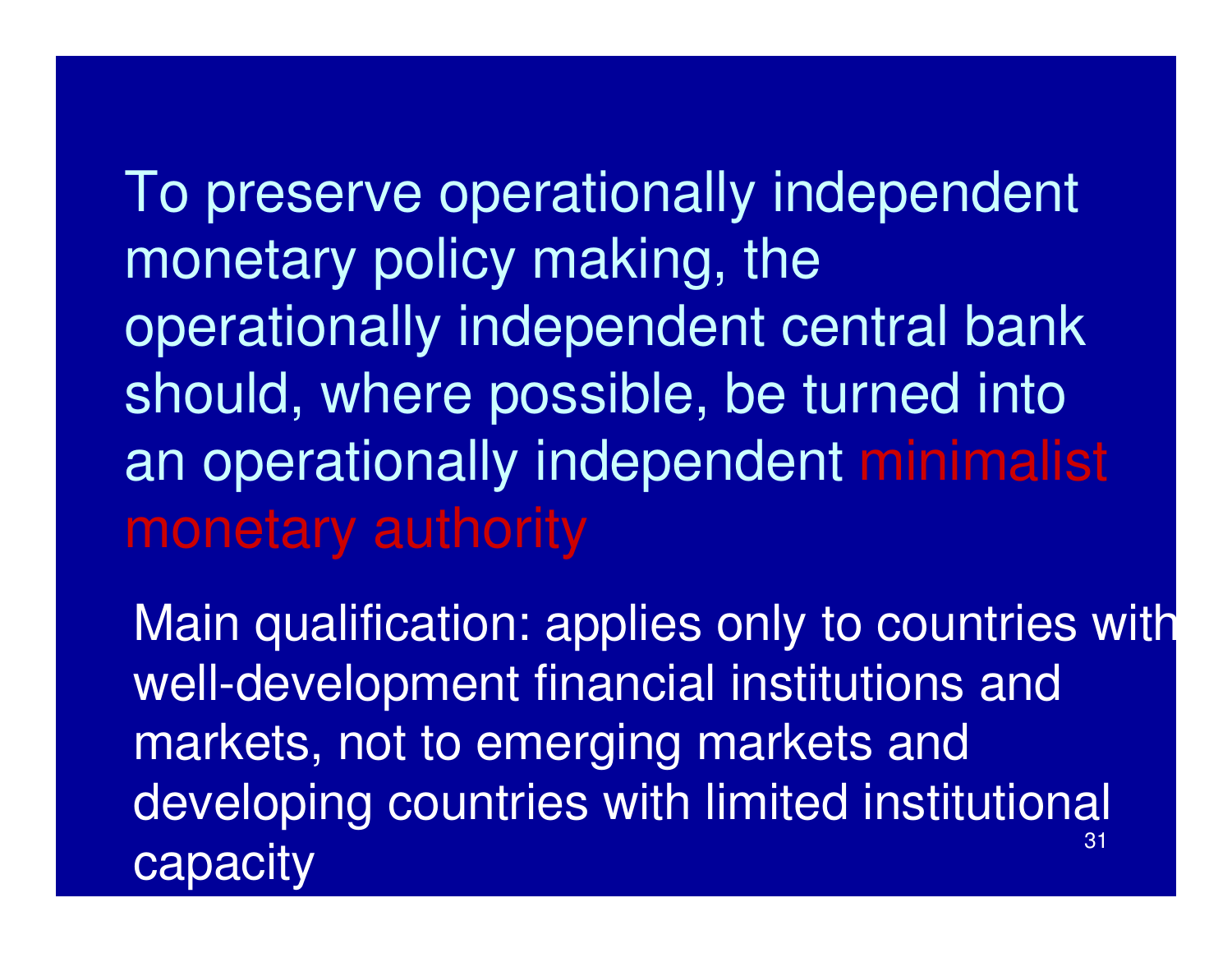- $\bullet$  Operationally independent central banks should be denied any of the following functions (for which a much lower degree of operational independence than that enjoyed by the ECB & BoE are appropriate):
	- 1. Supervision & regulation of banks, other financial institutions and financial markets
	- 2. Ownership, control & management of interbank clearing & settlement systems (ECB should divest itself of TARGET2; New TARGET2 owner/manager should have guaranteed access to ECB liquidity)
	- 3. Ownership, control & management of financial securities clearing & settlement systems (ECB should not play an active role in proposed TARGET2-Securities; TARGET2 Securities owner/manger should have guaranteed access to ECB liquidity)
	- 4. An active role in prevention and mitigation of financial instability.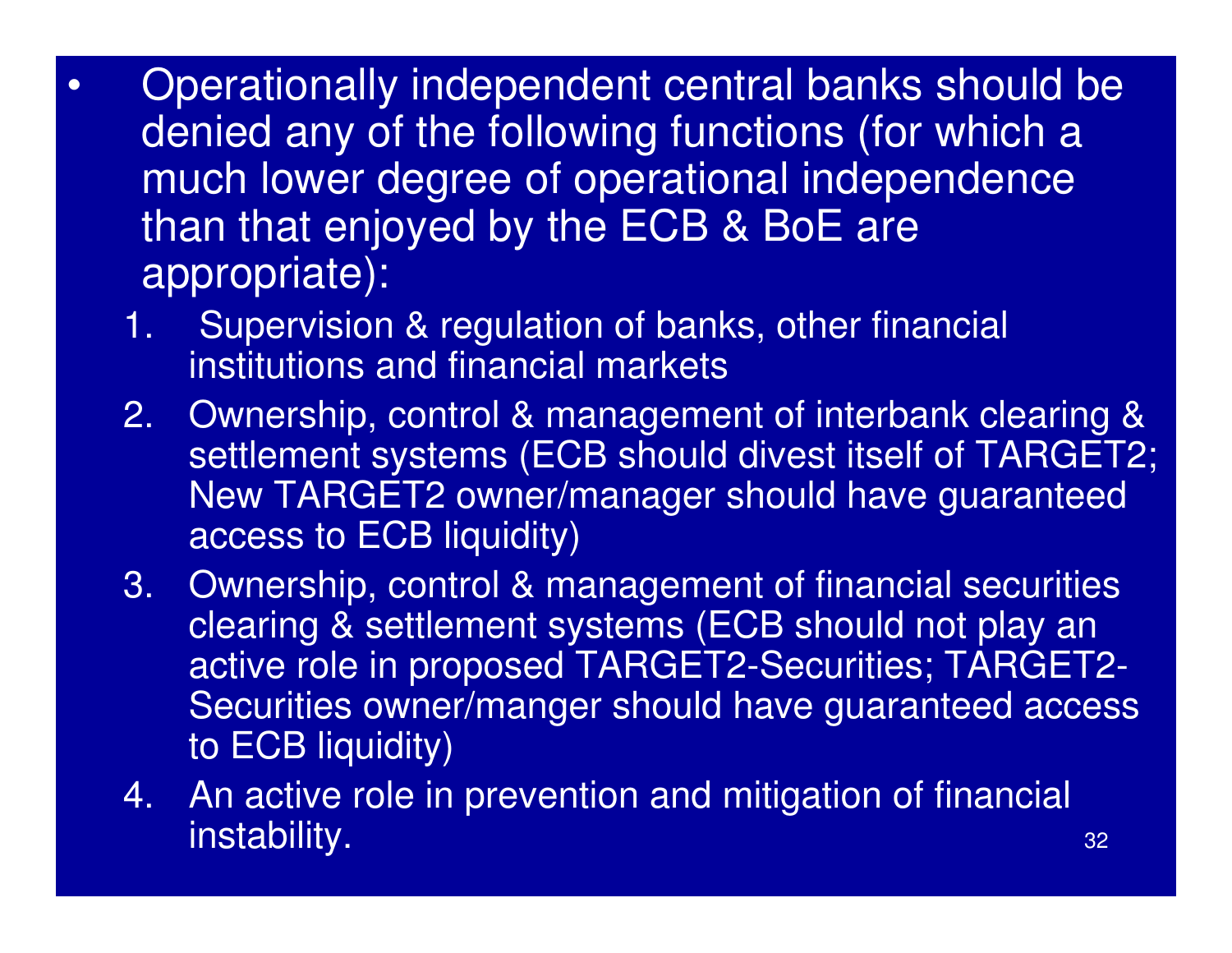- • Question: Does the monetary authority have a natural role in the prevention and mitigation of financial instability?
- $\bullet$ Answer: **not necessarily**, in well-developed mature financial systems– LOLR function is necessary
	- $\mathcal{L}_{\mathcal{A}}$  , where  $\mathcal{L}_{\mathcal{A}}$  is the set of the set of the set of the set of the set of the set of the set of the set of the set of the set of the set of the set of the set of the set of the set of the set of the Agency performing LOLR function needs access to the liquidity that is unique to the liabilities of the monetary authority
	- $\mathcal{L}_{\mathcal{A}}$  , where  $\mathcal{L}_{\mathcal{A}}$  is the set of the set of the set of the set of the set of the set of the set of the set of the set of the set of the set of the set of the set of the set of the set of the set of the LOLR function *can* be delegated to agency other than monetary authority and should be if monetary authority has a high degree of independence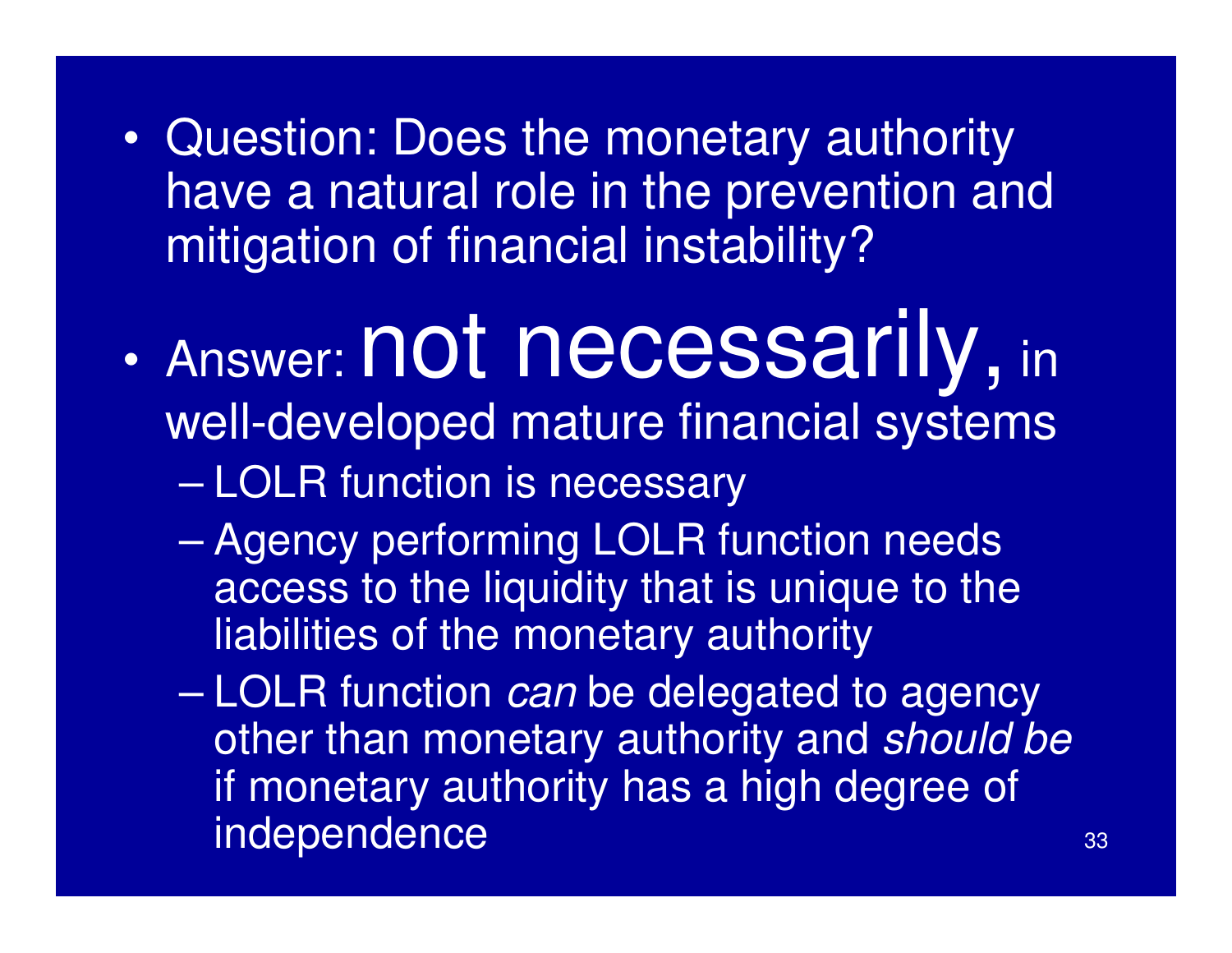- Whatever institution(s) is (are) responsible for financial stability, a minimalist view of financial instability is essential
- • Public policy-relevant financial instability: prevent or mitigate 3 kinds of pathologies:
	- –- Disorderly markets. Extremely rare; job for the lender of last resort, not for the monetary authority.
	- – $-$  Extreme credit booms and busts and asset market bubbles. These are more common, but there is little if anything monetary policy can do about them. Credit policy, open mouth operations and fiscal measures are indicated.
	- –- Defaults and bankruptcies that have material negative systemic<br>externalities. Nexy rare A job for the leader of lest resert and the *externalities*. Very rare. A job for the lender of last resort and the<br>Treasury, not the monetary authority.
- ECB favours a definition of financial instability that includes virtually any inefficiency in the intermediation process. It also lobbies for a supervision/regulation role for itself in the Eurozone. Extreme example of 'mandate & mission creep'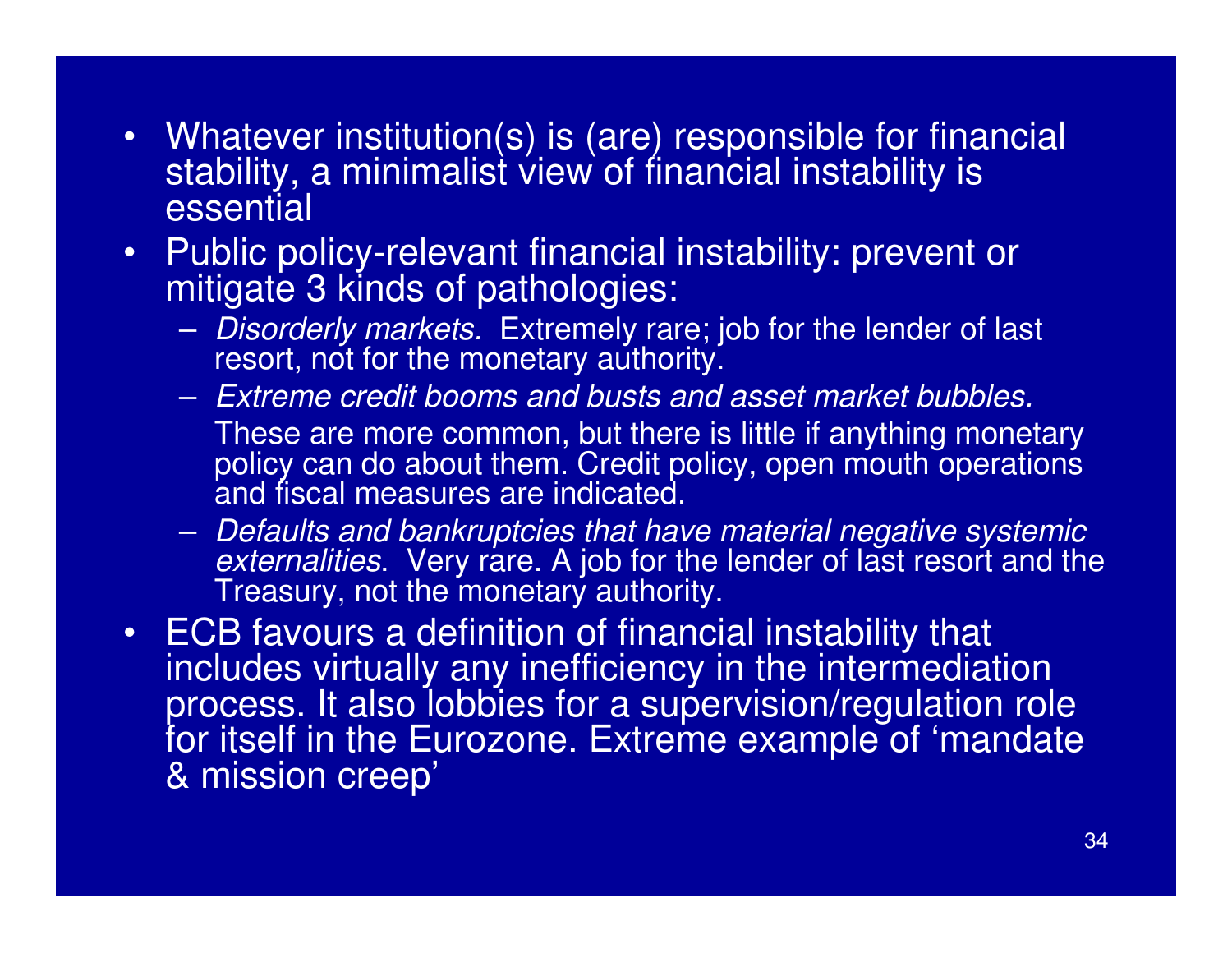- Effective public policy towards financial instability requires cooperation and coordination of LOLR (short-term deep pockets), Treasury (owner of longterm non-inflationary deep pockets) & Regulator-Supervisor (information and knowledge).
- Monetary authority need not be part of Financial Stability Team (FST), even though it has uniquely liquid short-term deep pockets provided by ability to issue legal tender at will.
- Liquid deep pockets do not make central bank active LOLR: Regulator-Supervisor could be active<br>LOLD as lang as it had averdraft facility with LOLR, as long as it had overdraft facility with central bank, guaranteed by Treasury. Role of central bank/monetary authority in LOLR process could be entirely passive
- MoU between UK Treasury, FSA and BoE has one signatory too many.